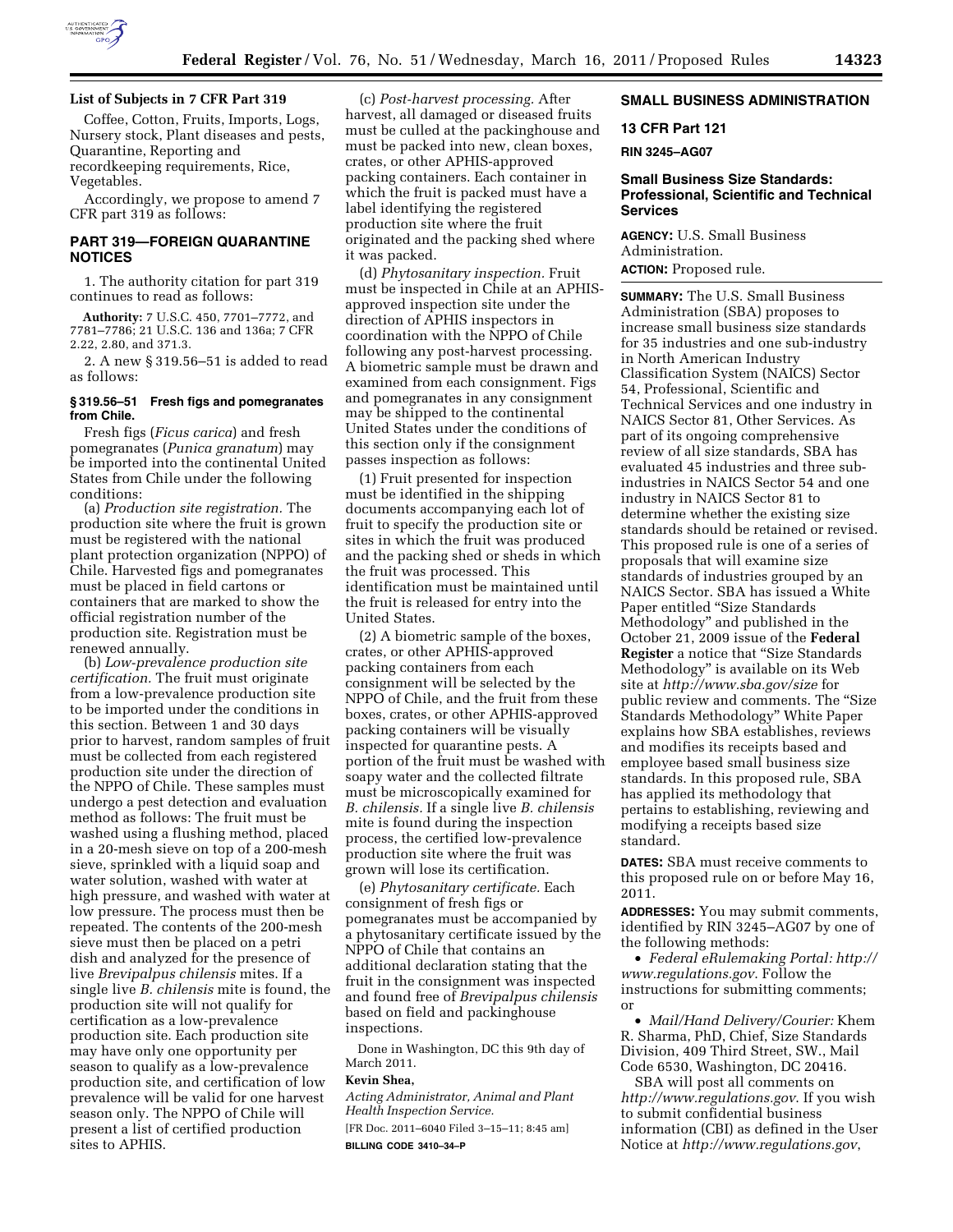please submit the information by mail to U.S. Small Business Administration, Khem R. Sharma, PhD, Chief, Size Standards Division, 409 Third Street, SW., Mail Code 6530, Washington, DC 20416, or by e-mail to *[sizestandards@sba.gov](mailto:sizestandards@sba.gov)*. Highlight the information that you consider to be CBI and explain why you believe SBA should hold this information as confidential. SBA will review the information and make the final determination of whether it will publish the information or not.

# **FOR FURTHER INFORMATION CONTACT:**

Khem R. Sharma, PhD, Chief, Size Standards Division, (202) 205–6618 or *[sizestandards@sba.gov](mailto:sizestandards@sba.gov)*.

**SUPPLEMENTARY INFORMATION:** To determine eligibility for Federal government small business assistance programs, SBA establishes small business size definitions (referred to as size standards) for most private sector industries in the U.S. SBA's existing size standards use two primary measures of business size—receipts and number of employees. Financial assets, electric output and refining capacity are used as size measures for a few specialized industries. In addition, SBA's Small Business Investment Company (SBIC) and the Certified Development Company (CDC) Programs determine small business eligibility using either the industry based size standards or net worth and net income based size standards. Currently, SBA's size standards consist of 42 different levels, covering 1,141 NAICS industries and 18 sub-industry activities. Thirtyone of these size levels are based on average annual receipts, eight are based on number of employees and three are based on other measures. In addition, SBA has established 11 other size standards for its financial and procurement programs.

Over the years, SBA has received comments that its size standards have not kept up with changes in the economy and, in particular, that they do not reflect the changes in the Federal contracting marketplace. The last overall review of size standards occurred during the late 1970s and early 1980s. Since then, most reviews of size standards have been limited to a few specific industries in response to requests from the public and Federal agencies. SBA also makes periodic inflation adjustments to its monetary based size standards. The latest inflation adjustment to size standards was published in the **Federal Register** on July 18, 2008 (73 FR 41237).

SBA recognizes that changes in industry structure and the Federal marketplace over time have rendered existing size standards for some industries no longer supportable by current data. Accordingly, SBA has begun a comprehensive review of its size standards to ensure that existing size standards have supportable bases and to revise them when necessary.

In addition, on September 27, 2010 the President of the United States signed the Small Business Jobs Act of 2010 (Jobs Act). The Jobs Act directs SBA to conduct a detailed review of all size standards and to make appropriate adjustments to reflect market conditions. Specifically, the Jobs Act requires SBA to conduct a detailed review of at least one-third of all size standards during every 18-month period from the date of its enactment and do a complete review of all size standards not less frequently than once every 5 years thereafter. Reviewing existing small business size standards and making appropriate adjustments based on current data is also consistent with Executive Order 13563 on improving regulation and regulatory review.

Rather than review all size standards at one time, SBA has adopted a more manageable approach to reviewing a group of related industries within an NAICS Sector. Except for manufacturing, an NAICS Sector generally consists of 25 to 75 industries. Once SBA completes its review of size standards for industries in an NAICS Sector, it will issue a proposed rule to revise the size standards for industries whose data support doing so.

Below is a discussion of SBA's size standards methodology for establishing receipts based size standards that was applied to this proposed rule, including analyses of industry structure, Federal procurement trends and other factors for industries reviewed in this proposed rule and the impact of the proposed revisions to size standards on Federal small business assistance.

#### **Size Standards Methodology**

SBA has recently developed a ''Size Standards Methodology'' that it uses for developing, reviewing and modifying size standards when necessary. SBA has published the document on its Web site at *[http://www.sba.gov/size.](http://www.sba.gov/size)* SBA does not apply all features of its ''Size Standards Methodology'' to all industries because not all are appropriate. For example, since this proposed rule covers all industries with receipts based standards in NAICS Sector 54, the methodology described here mostly applies to establishing receipts based standards. However, SBA makes the methodology available in its entirety for parties who have an interest

in SBA's overall approach to establishing, evaluating and modifying small business size standards. SBA always explains its analysis in individual proposed and final rules relating to size standards for specific industries.

SBA welcomes comments from the public on a number of issues regarding its ''Size Standards Methodology,'' such as suggestions on alternative approaches to establishing, reviewing and modifying size standards; whether there are alternative or additional factors or data sources that SBA should consider; whether SBA's approach to small business size standards makes sense in the current economic environment; whether SBA's using anchor size standards is appropriate in the current economy; whether there are gaps in SBA's methodology because of the lack of comprehensive data; and whether there are other facts or issues that SBA should consider in its methodology. Comments on the ''Size Standards Methodology'' should be submitted via (1) the Federal eRulemaking Portal: *<http://www.regulations.gov>*; the docket number is SBA–2009–0008. Follow the instructions for submitting comments; or (2) Mail/Hand Delivery/Courier: Khem R. Sharma, PhD, Chief, Size Standards Division, 409 Third Street, SW., Mail Code 6530, Washington, DC 20416. As with comments received to this proposed rule, SBA will post all comments on ''Size Standards Methodology'' on *[http://](http://www.regulations.gov) [www.regulations.gov](http://www.regulations.gov)*. As of March 16, 2011, SBA has received two comments on ''Size Standards Methodology.'' The comments have been published and are available to the public at *[http://](http://www.regulations.gov)  [www.regulations.gov](http://www.regulations.gov)*. SBA continues to welcome comments on its methodology from interested parties.

Congress has authorized SBA's Administrator to establish small business size standards. 15 U.S.C.  $632(a)(2)$ . Section  $3(a)(3)$  of the Small Business Act (15 U.S.C. 632(a)(3)) states that "\* \* \* the [SBA] Administrator shall ensure that the size standard varies from industry to industry to the extent necessary to reflect the differing characteristics of the various industries and consider other factors deemed to be relevant by the Administrator.'' Accordingly, the economic structure of an industry serves as the underlying basis for developing and modifying small business size standards. SBA identifies the small business segment of an industry by examining data on the economic characteristics defining the industry structure itself (as described below). In addition to analyzing an industry's structure, SBA considers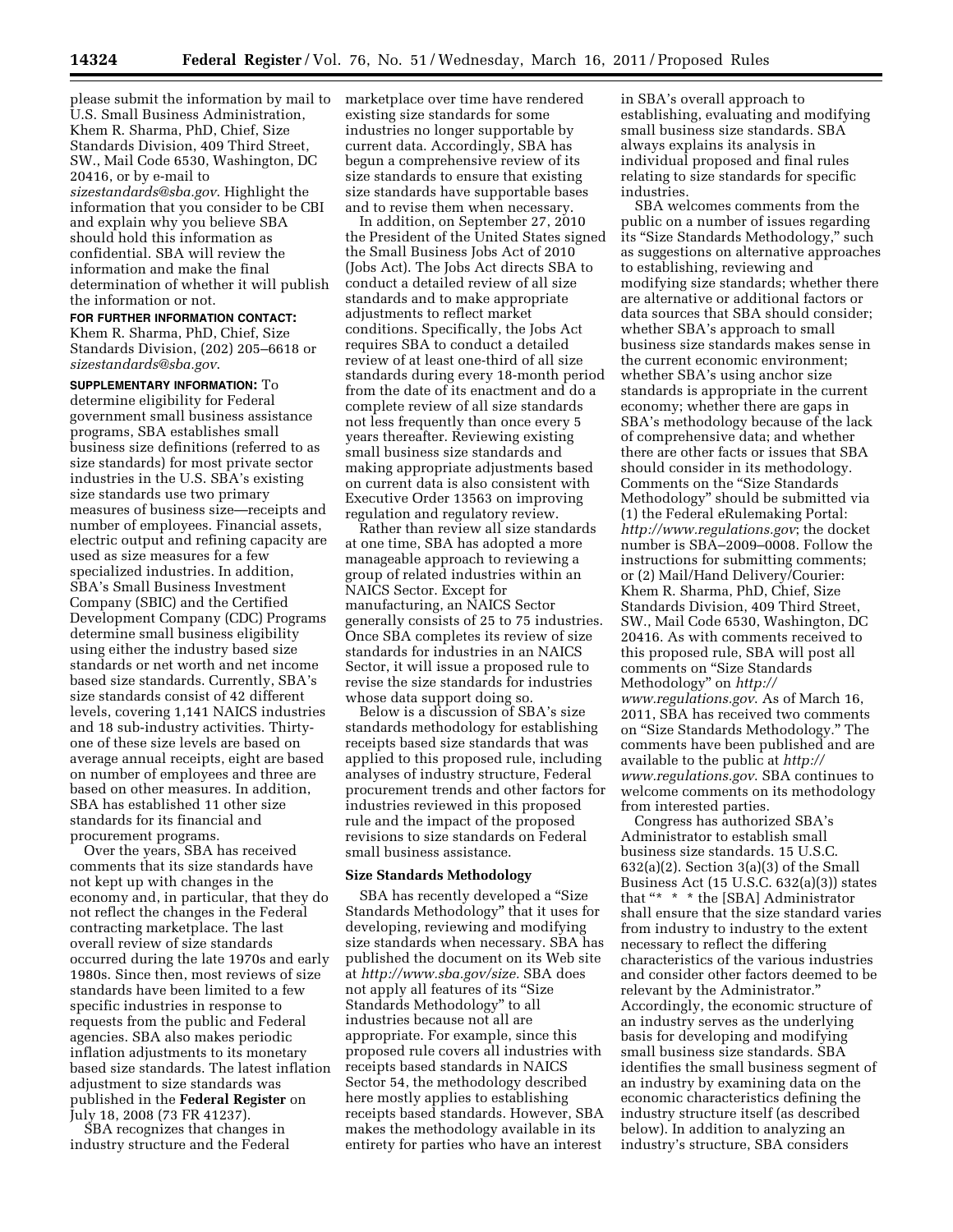current economic conditions, together with its own mission, program objectives, the Administration's current policies, suggestions from industry groups and Federal Agencies, and public comments on the proposed rule when it establishes small business size standards. SBA also examines whether a size standard based on industry and other relevant data successfully excludes businesses that are dominant in the industry. Below is a discussion on SBA's analysis of the economic characteristics of each industry reviewed in this proposed rule, the impact of proposed size standards revisions on SBA programs and on Federal procurement programs and whether a revised size standard excludes dominant firms in the industry from being considered small. This proposed rule affords the public an opportunity to review and comment on the data and methodology SBA uses to evaluate and revise a size standard.

#### **Industry Analysis**

For the ongoing comprehensive size standards review, SBA has established three "base" or "anchor" size standards that apply to most industries—\$7.0 million in average annual receipts for industries that have receipts based size standards, 500 employees for manufacturing and other industries that have employee based size standards (except for Wholesale Trade) and 100 employees for industries in the Wholesale Trade Sector. SBA established 500 employees as the anchor size standard for the manufacturing industries at its inception in 1953. Shortly thereafter SBA established \$1 million in average annual receipts as the anchor size standard for the nonmanufacturing industries. The receipts based anchor size standard has been adjusted periodically for inflation. Over the years, SBA has increased the anchor for inflation, which stands at \$7.0 million today. Since 1986, all industries in the Wholesale Trade Sector have had the 100 employee size standard for non-procurement SBA programs. For Federal procurement purposes, the size standard for all industries in both the Wholesale Trade (NAICS Sector 42) and the Retail Trade (NAICS Sector 44–45) is 500 employees under the SBA's nonmanufacturer rule. 13 CFR 121.406(b).

These long standing anchor size standards have gained legitimacy through practice and general public acceptance. An anchor size standard is neither a minimum nor a maximum. It is a common size standard for a large number of industries that have similar economic characteristics and serves as a reference point in evaluating size standards for individual industries. SBA uses the anchor in lieu of trying to establish a unique small business size standard for each industry. Otherwise, theoretically, the number of size standards might be as high as the number of industries at the 6-digit NAICS level (1,141) for which SBA establishes size standards. The data SBA analyzes are generally static, but the U.S. economy is not. Hence, absolute precision is impossible. Based on historical but static data, therefore, SBA presumes an anchor size standard is appropriate for a particular industry unless that industry displays economic characteristics that are considerably different from those of others with the same anchor size standard.

When evaluating a size standard, SBA compares the economic characteristics of the specific industry under review to the average characteristics of industries with one of the three anchor size standards (referred to as ''anchor comparison group''). This allows SBA to assess the industry structure and to determine whether the industry is appreciably different from the other industries in the anchor comparison group. If the characteristics of a specific industry under review are similar to the average characteristics of the anchor comparison group, the anchor size standard is considered appropriate for that industry. SBA may consider adopting a size standard below the anchor when (1) all or most of the industry characteristics are significantly smaller than the average characteristics of the anchor comparison group, or (2) other industry considerations strongly suggest that the anchor size standard would be an unreasonably high size standard for the industry.

If the specific industry's characteristics are significantly higher than those of the anchor comparison group, a size standard higher than the anchor size standard may be appropriate. The larger the differences are between the characteristics of the industry under review and those in the anchor comparison group, the larger will be the difference between the appropriate industry size standard and the anchor size standard. For industries with receipts based size standards, including those in NAICS Sector 54 that are reviewed in this proposed rule, SBA has developed a second comparison group consisting of industries with the highest levels of receipts based size standards. To determine the level of a size standard above the anchor size standard, SBA analyzes the characteristics of this second comparison group. The size standards

for this group of industries range from \$23 million to \$35.5 million in average receipts, with the weighted average size standard for the group being \$29 million. SBA refers to this comparison group as the ''higher level receipts based size standard group.''

The primary factors that SBA evaluates when analyzing the structural characteristics of an industry include average firm size, startup costs and entry barriers, industry competition and distribution of firms by size. 13 CFR 121.102(a) and (b). As an additional factor, SBA evaluates the possible impact that revising size standards might have on Federal contracting assistance to small businesses. These five factors are generally the most important ones for establishing or revising a size standard for an industry. However, SBA will also consider and evaluate other information that it believes is relevant to a particular industry (such as technological changes, industry growth trends, SBA financial assistance and other program objectives, *etc.*). SBA also considers possible impacts of size standard revisions on eligibility for Federal small business assistance, current economic conditions and the Administration's policies. Public comments on a proposed size standard rule also provide important additional information. SBA thoroughly reviews all public comments on proposed rules and makes adjustments to proposed size standards if necessary before making a final decision on a revised size standard. Below is a brief description of each of the five primary factors that SBA has evaluated in each industry in NAICS Sector 54 being reviewed in this proposed rule. A more detailed description of this analysis is provided in the ''SBA Size Standard Methodology'' White Paper, available on its Web site at *<http://www.sba.gov/size>*.

1. *Average firm size.* SBA computes two measures of average firm size: Simple average firm size and weighted average firm size. For industries with receipts based size standards the simple average firm size is the total receipts of an industry divided by the total number of firms in that industry. The weighted average firm size is the sum of weighted simple average firm sizes in different receipts size classes, where weights are the shares of total industry receipts for respective size classes. The simple average firm size weighs all firms within an industry equally regardless of their size. The weighted average overcomes that limitation by giving more weights to larger firms.

If the average firm size of an industry under review is significantly higher than the average firm size of industries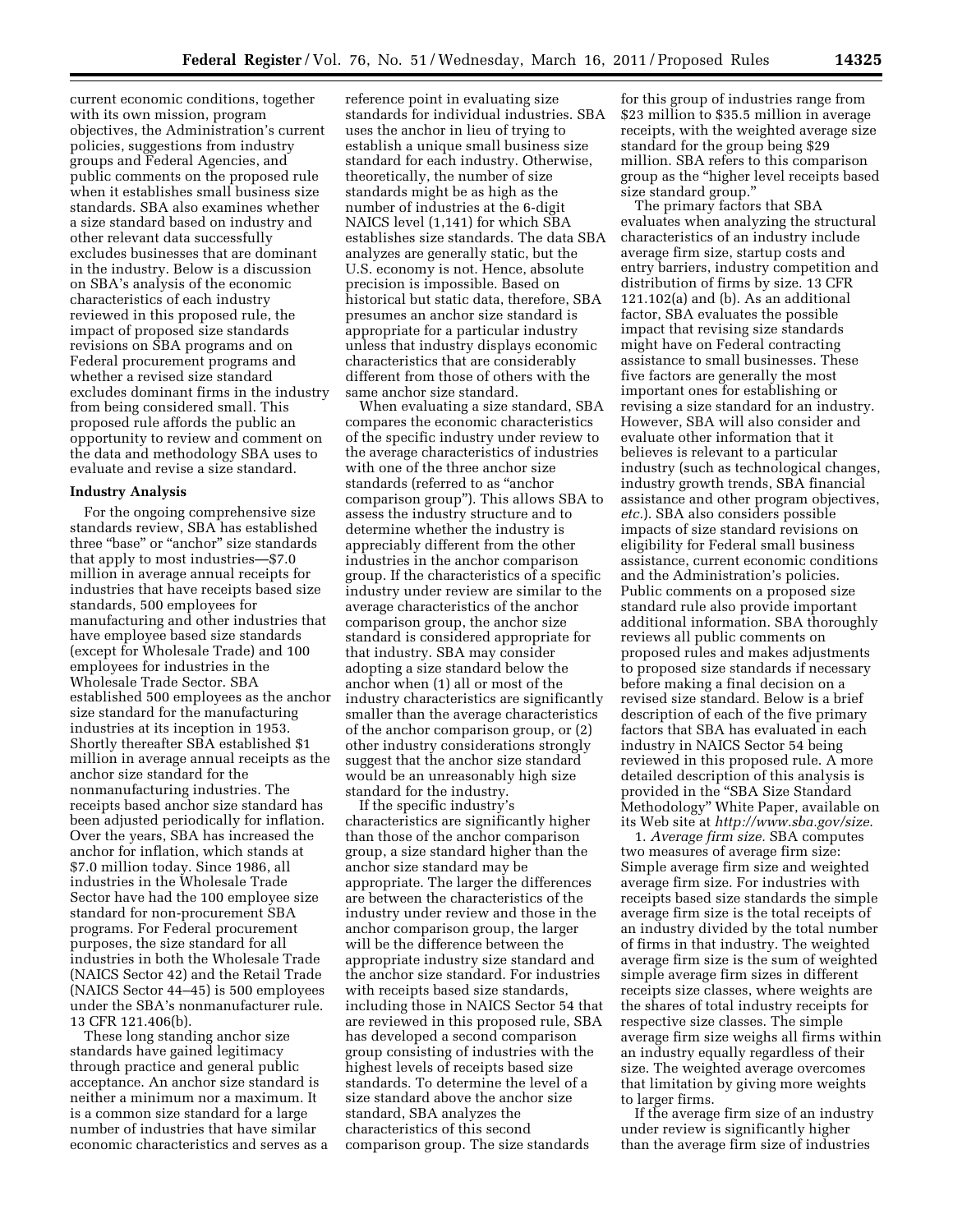in the anchor comparison industry group, this will generally support a size standard higher than the anchor size standard. Conversely, if the industry's average firm size is similar to or significantly lower than that of the anchor comparison industry group, it will be a basis to adopt the anchor size standard or, in rare cases, a standard lower than the anchor.

2. *Startup costs and entry barriers.*  Startup costs reflect a firm's initial size in an industry. New entrants to an industry must have sufficient capital and other assets to start and maintain a viable business. If firms entering a particular industry have greater capital requirements than firms in industries in the anchor comparison group, this is a basis for establishing a size standard higher than the anchor standard. In lieu of data on actual startup costs, SBA uses average assets size as a proxy measure to assess the levels of capital requirements for new entrants to an industry.

SBA begins with the sales to total assets ratios from the Risk Management Association's Annual Statement Studies, 2007–2009. SBA then applies these ratios to the average receipts size of firms in that industry. An industry with a significantly higher level of average assets than that of the anchor comparison group is likely to have higher startup costs; this in turn will support a size standard higher than the anchor. Conversely, if the industry has a significantly smaller average assets size compared to the anchor comparison group, the anchor size standard, or in rare cases one lower than the anchor, may be appropriate.

3. *Industry competition.* Industry competition is generally measured by the share of total industry receipts obtained by firms that are among the largest in an industry. In this proposed rule, SBA evaluates the share of industry receipts generated by the four largest firms in the industry. This is referred to as the ''four-firm concentration ratio.'' SBA compares the four-firm concentration ratio for an industry under review to the average four-firm concentration ratio for industries in the anchor comparison group. If a significant share of economic activity within the industry is concentrated among a few relatively large firms, SBA will establish a size standard relatively higher than the anchor size standard. The four-firm concentration ratio is not an important factor if its value for an industry under review is less than 40 percent. For industries in which the four largest firms account for 40 percent or more of an industry's total receipts, SBA

examines the average size of the four largest firms in determining a size standard.

4. *Distribution of firms by size.* SBA examines the shares of industry receipts accounted for by firms of different receipts and employment size classes in the industry. SBA evaluates this factor in assessing competition within an industry. If most of an industry's economic activity is attributable to smaller firms, this indicates that small businesses are competitive in that industry. This supports adopting the anchor size standard. If most of an industry's economic activity is attributable to larger firms, this indicates that small businesses are not competitive in that industry. This supports adopting a size standard above the anchor.

Concentration among firms is a measure of inequality of distribution. To evaluate the degree of inequality of distribution within an industry, SBA computes the Gini coefficient by constructing the Lorenz curve. The Lorenz curve presents the cumulative percentages of units (firms) in the horizontal axis and cumulative percentages of receipts (or other measures of size) in the vertical axis. (For further detail, please refer to SBA's ''Size Standards Methodology'' White Paper on the SBA Web site at *[http://](http://www.sba.gov/size)  [www.sba.gov/size](http://www.sba.gov/size)*.) Gini coefficient values vary from zero to one. If receipts are distributed equally among all the firms in an industry, the value of the Gini coefficient will equal zero. If an industry's total receipts are attributed to a single firm, the Gini coefficient will equal one.

SBA compares the degree of inequality of distribution for an industry under review with that for industries in the anchor comparison group. If an industry shows a higher degree of inequality of distribution (*i.e.,* higher Gini coefficient) compared to industries in the anchor comparison industry group this will, all else being equal, warrant a higher size standard than the anchor. Conversely, for industries with similar or more equal distribution (*i.e.,*  similar or lower Gini coefficient values) than the anchor group, the anchor standard, or in some cases a standard lower than the anchor, may be adopted.

5. *Impact on Federal contracting and SBA loan programs.* SBA examines the possible impact a size standard change may have on the level of Federal small business assistance. This assessment primarily focuses on the share of Federal contracting dollars awarded to small businesses in the industry in question. In general, if the share of Federal contracting dollars awarded to

small businesses in an industry that receives a significant amount of Federal contracting dollars is significantly less than the small business share of the industry's total receipts, this will be justification to consider a size standard higher than the existing size standard. The disparity between the small business Federal market share and industry-wide share may have a variety of causes, such as extensive administrative and compliance requirements associated with Federal contracts, the different skill set required on Federal contracts as compared to typical commercial contracting work and the size of contracting requirements of Federal customers. These, as well as other factors, are likely to influence the type of firms within an industry that compete for Federal contracts and, hence, the firms receiving such contracts are expected to possess different characteristics than the average characteristics for all firms in that industry. To compare the small business Federal contracting share with the industry-wide small business share, SBA analyzes the latest Federal contracting trends. This analysis may indicate a size standard larger than the current standard.

SBA considers Federal procurement trends in its size standards analysis only if (1) the small business share of Federal contracting dollars is at least 10 percent lower than the small business share of total industry receipts and (2) the amount of total Federal contracting averages \$100 million or more during fiscal years 2007–2009 (the latest years for which complete Federal procurement data are available). SBA selected these thresholds because they reflect a significant level of contracting in which a revision to a size standard may have an impact on expanding small business opportunities.

Besides the impact on small business Federal contracting, SBA also evaluates the impact of a size standard revision on SBA's loan programs. For this SBA examines the volume of SBA guaranteed loans within an industry and the size of firms obtaining those loans. This allows SBA to assess whether the existing or the proposed size standard for a particular industry may restrict the level of financial assistance to small firms. If the analysis shows that the current size standards reduce financial assistance to small businesses, a higher size standard would be supportable. However, if small businesses have already been receiving significant amounts of financial assistance through SBA's loan programs, or if the financial assistance has been provided mainly to businesses that are much smaller than the existing size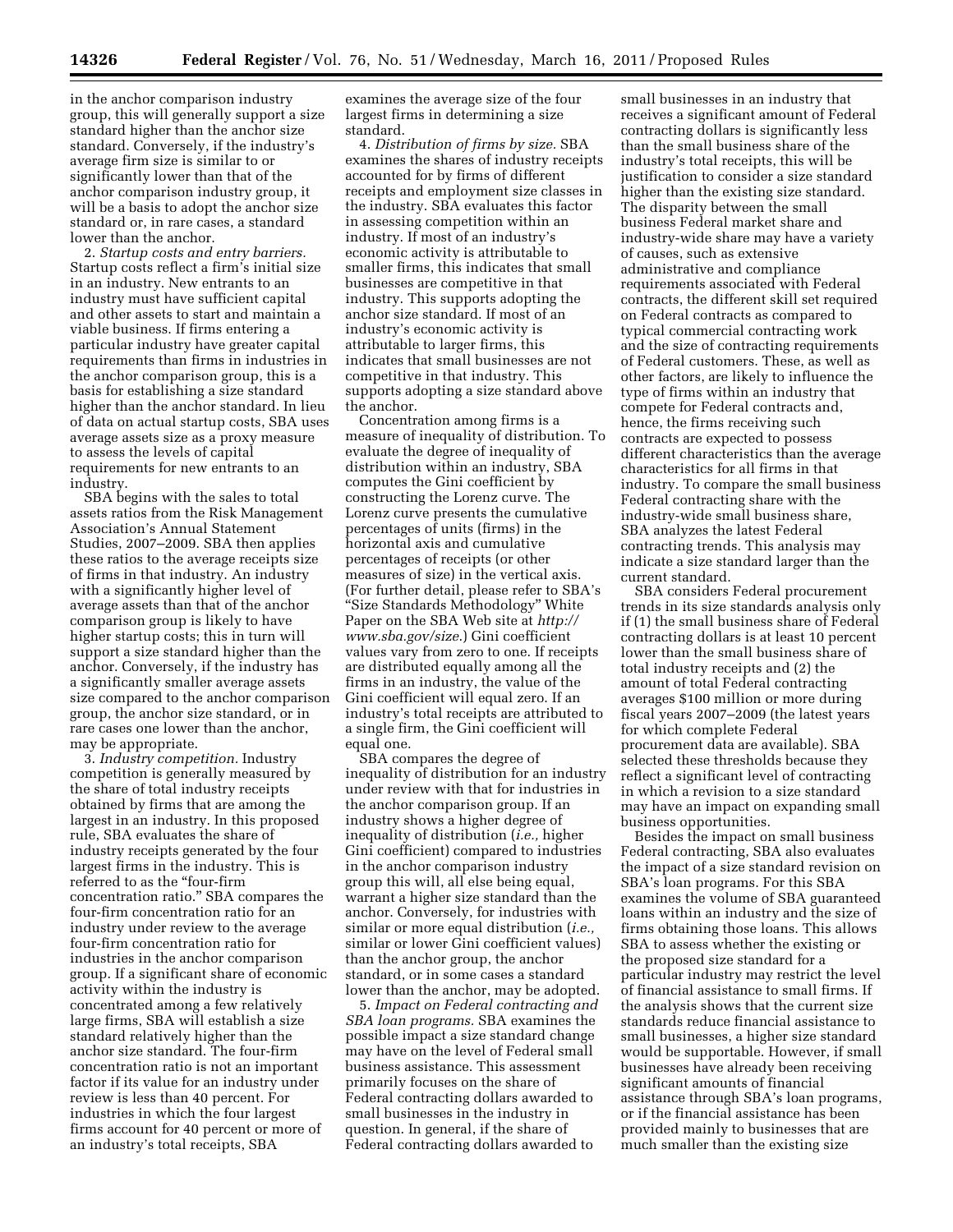standard, consideration of this factor for determining the size standard may not be necessary.

### **Sources of Industry and Program Data**

SBA's primary source of industry data used in this proposed rule is a special tabulation of the 2007 County Business Patterns (*see [http://www.census.gov/](http://www.census.gov/econ/cbp/) [econ/cbp/\)](http://www.census.gov/econ/cbp/)* and data from 2007 Economic Census (*see [http://](http://www.census.gov/econ/census07/) [www.census.gov/econ/census07/\)](http://www.census.gov/econ/census07/)*  prepared by the U.S. Bureau of the Census (Census Bureau) for SBA. The Census tabulation provided SBA with industry-specific data on the number of firms, number of establishments and number of employees for companies by the size of firm based on the 2007 County Business Patterns and estimated annual payroll and estimated annual receipts of companies by the size of firm based on the 2007 Census. That is, the data are by the size class of the total company; however, the data itself, within a particular size class, represents the company's total data for a specific industry only. The special tabulation enables SBA to evaluate average firm size, the four-firm concentration ratio and distribution of firms by receipts and employment size.

In some cases, where industry data were not available due to disclosure prohibitions in the Census Bureau's tabulation, SBA either estimated missing values using available relevant data or examined data at a higher level of industry aggregation, such as at the NAICS 2-digit (Sector), 3-digit (Subsector), or 4-digit (Industry Group) level. In some instances, SBA had to base its analysis only on those factors for which data were available or estimates of missing values were possible.

The data from the Census Bureau's tabulation are limited down only to the 6-digit NAICS industry level and hence do not provide economic characteristics at the sub-industry level. Thus, when establishing, reviewing, or modifying size standards at the sub-industry level (that is, one of the "exceptions" in SBA's table of size standards), SBA evaluates the data from the U.S. General Service Administration's Federal Procurement Data System—Next Generation (FPDS– NG) and Central Contractor Registration (CCR) following a two-step procedure. First, using FPDS–NG SBA identifies product service codes (PSCs) that correspond to specific sub-industry activities or "exceptions" and then identifies firms that are active in Federal contracting involving those PSCs. Then, SBA obtains those firms' revenue and employment data from the CCR database. SBA uses that data to evaluate

the actual size of businesses that FPDS– NG identifies for those procurements. In this proposed rule, SBA applied this approach to determine industry and Federal contracting factors for ''exceptions'' under NAICS 541330, Engineering Services.

To calculate average assets size, SBA used sales to total assets ratios from the Risk Management Association's Annual Statement Studies, 2007–2009.

To evaluate Federal contracting trends, SBA examined Federal contract award data for fiscal years 2007–2009 from FPDS–NG.

Data sources and estimation procedures SBA uses in its size standards analysis are documented in detail in the "SBA Size Standards Methodology'' White Paper, which is available on its Web site at *[http://](http://www.sba.gov/size) [www.sba.gov/size.](http://www.sba.gov/size)* 

To assess the impact on financial assistance to small businesses SBA examined data on its own guaranteed loan programs for fiscal years 2007– 2009.

#### **Dominance in Field of Operation**

Section 3(a) of the Small Business Act (15 U.S.C. 632(a)) defines a small business concern as one that is (1) independently owned and operated, (2) not dominant in its field of operation and (3) within a specific small business definition or size standard established by the SBA Administrator. SBA considers as part of its evaluation whether a business concern at a proposed size standard would be dominant in its field of operation. For this, SBA generally examines the industry's market share of firms at the proposed standard. Market share and other factors may indicate whether a firm would or could exercise a major controlling influence at the national level in an industry that includes a significant number of business concerns. If a contemplated size standard would include a dominant firm, SBA would consider a lower size standard to exclude the dominant firm from the definition of small.

#### **Selection of Size Standards**

To simplify size standards, for the ongoing comprehensive size standards review of receipts based size standards, SBA proposes to select size standards for industries from a limited number of levels. For many years, SBA has been concerned about the complexity of determining small business status caused by a large number of varying receipts based size standards (*see* 69 FR 13130 (March 4, 2004) and 57 FR 62515 (December 31, 1992)). Currently, there are 31 different levels of receipts based

size standards. They range from \$0.75 million to \$35.5 million and many of them apply to one or only a few industries. SBA believes that size standards with such a large number of small variations among them are both unnecessary and difficult to justify analytically. To simplify managing and using size standards SBA proposes that there be fewer size standard levels. This will produce more common size standards for businesses operating in related industries. There will also be greater consistency among the size standards for industries that have similar economic characteristics.

The SBA proposes, therefore, to apply one of eight receipts based size standards to each industry in NAICS Sector 54 that has a receipts based standard. In this proposed rule, SBA has not reviewed the six employee based size standards in NAICS Sector 54. Those employee based size standards will remain on effect until SBA reviews industries that have employee based size standards. The eight "fixed" receipts based size standard levels are \$5 million, \$7 million, \$10 million, \$14 million, \$19 million, \$25.5 million, \$30.0 million and \$35.5 million. To establish these eight receipts based size standard levels SBA considered the current minimum, the current maximum and most commonly used current receipts based size standards. Currently, the most commonly used receipts based size standards cluster around the following—\$2.5 million to \$4.5 million, \$7 million, \$9.0 million to \$10 million, \$12.5 million to \$14.0 million, \$25.0 million to \$25.5 million, and \$33.5 million to \$35.5 million. SBA selected \$7 million as one of eight fixed levels of receipts based size standards because this is an anchor standard for receipts based standards. The lowest or minimum receipts based size level that SBA is proposing will be \$5 million. Other than the size standards for agriculture and those based on commissions (such as real estate brokers and travel agents), \$5 million will include those industries with the currently lowest receipts based standards, which range from \$2.0 million to \$4.5 million. Among the higher levels size clusters, SBA has selected \$10 million, \$14 million, \$25.5 million, and \$35.5 million as the other four levels of fixed size standards. Because of a large gap between two of the size standard intervals, SBA established intermediate levels of \$19 million between \$14 million and \$25.5 million and \$30 million between \$25.5 million and \$35.5 million. These two intermediate size levels reflect roughly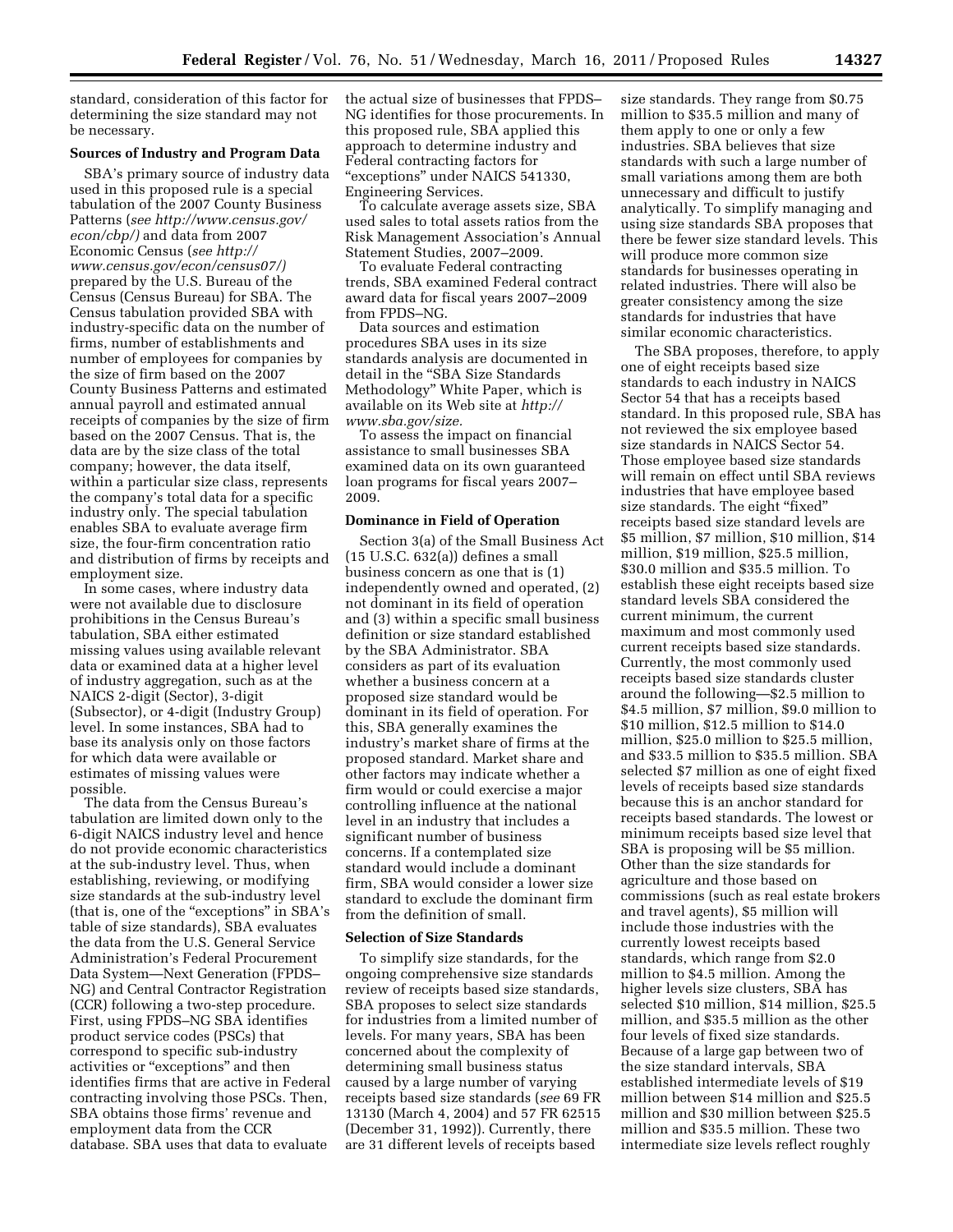similar proportional differences between the two successive size standard levels.

To simplify size standards further, SBA may propose a common size standard for closely related industries. Although the size standard analysis may support a specific size standard level for each industry, SBA believes that establishing different size standards for closely related industries may not be appropriate. For example, in cases where many of the same businesses operate in the multiple industries, establishing a common size standard might better reflect the Federal marketplace. This might also make size standards among related industries more consistent than establishing separate size standards for each of those industries. This led SBA to establish a common size standard for the Computer Systems Design and Related Services industries (NAICS 541511, NAICS 541112, NAICS 541513, NAICS 541519 and NAICS 811212), even though the industry data might have supported a distinct size standard for each industry. 57 FR 27906 (June 23, 1992). Businesses engaged in computer related services typically perform activities in two or more other related industries. SBA has also established a common size standard for certain architectural and engineering (A&E) services industries (NAICS 541310, NAICS 541330 (excluding the "exceptions"), NAICS 541360, NAICS 541370 and Map Drafting which is an "exception" under NAICS 541340). As

described below in this proposed rule SBA has considered additional common size standards for several related industries within NAICS Sector 54, as alternatives to industry specific separate size standards. Whenever SBA proposes a common size standard for closely related industries it will provide its justification in the proposed rule.

## **Evaluation of Industry Structure**

SBA has evaluated the structure of 45 industries and three sub-industries in NAICS Sector 54, Professional, Scientific and Technical Services and one industry in NAICS Sector 81, Other Services, to assess the appropriateness of the current size standards. As described above, SBA compared data on the economic characteristics of each industry or sub-industry to the average characteristics of industries in two comparison groups. The first comparison group consists of all industries with \$7.0 million size standards and is referred to as the ''receipts based anchor comparison group.'' Because the goal of SBA's size review is to assess whether a specific industry's size standard should be the same as or different from the anchor size standard, this is the most logical group of industries to analyze. In addition, this group includes a sufficient number of firms to provide a meaningful assessment and comparison of industry characteristics.

If the characteristics of an industry under review are similar to the average

characteristics of industries in the anchor comparison group, the anchor size standard is generally appropriate for that industry. If an industry's structure is significantly different from the others in the anchor group, a size standard lower or higher than the anchor size standard might be selected. The level of the new size standard is determined based on the difference between the characteristics of the anchor comparison group and a second industry comparison group. As described above, the second comparison group for receipts based standards consists of industries with the highest receipts based size standards, ranging from \$23 million to \$35.5 million. The average size standard for the group is \$29 million. SBA refers to this group of industries as the "higher level receipts" based size standard comparison group.'' Differences in industry structure between an industry under review and the industries in the two comparison groups are determined by comparing data on each of the industry factors, including average firm size, average assets size, four-firm concentration ratio and the Gini coefficient of distribution of firms by size. Table 1 shows two measures of the average firm size (simple and weighted), average assets size, four-firm concentration ratio, average receipts of the four largest firms and the Gini coefficient for both anchor level and higher level comparison groups for receipts based size standards.

| TABLE 1-AVERAGE CHARACTERISTICS OF RECEIPTS BASED COMPARISON GROUPS |  |
|---------------------------------------------------------------------|--|
|---------------------------------------------------------------------|--|

|                                 |                   | Avg. firm size (\$ million) |                                  | Avg. four-firm               | Avg. receipts<br>of four largest | Gini coefficient |
|---------------------------------|-------------------|-----------------------------|----------------------------------|------------------------------|----------------------------------|------------------|
| Receipts based comparison group | Simple<br>average | Weighted<br>average         | Avg. assets<br>size (\$ million) | concentration<br>ratio $(%)$ | firms<br>(\$ million) $a$        |                  |
| Anchor Level                    | .55<br>6.22       | 28.91<br>97.10              | 0.94<br>2.85                     | 18.4<br>27.0                 | 249.3<br>1.773.5                 | 0.740<br>0.826   |

<sup>a</sup>To be used for industries with a four-firm concentration ratio of 40% or greater.

## **Derivation of Size Standards Based on Industry Factors**

For each of the industry factors in Table 1, SBA derives a separate size standard based on the differences between the values for an industry under review and the values for the two comparison groups. If the industry value for a particular factor is near the corresponding factor for the anchor comparison group, SBA will consider the \$7.0 million anchor size standard appropriate for that factor.

An industry factor with a value significantly above or below the anchor comparison group will generally warrant a size standard above or below

the \$7.0 million anchor. The level of the new size standard in these cases is based on the proportional difference between the industry value and the values for the two comparison groups.

For example, if an industry's simple average receipts is \$4.0 million, that would support a \$19 million size standard. The \$4.0 million level is 52.5 percent between the average firm size of \$1.55 million for the anchor comparison group and \$6.22 million for the higher level comparison group ((\$4.00 million  $$1.55$  million) ÷ (\$6.22 million –  $$1.55 \text{ million}$  = 0.525 or 52.5%). This proportional difference is applied to the difference between the \$7.0 million

anchor size standard and average size standard of \$29 million for the higher level size standard group and then added to \$7.0 million to estimate a size standard of \$18.54 million ([{\$29.0 million  $-$  \$7.0 million}  $*$  0.525] + \$7.0 million = \$18.54 million). The final step is to round the estimated \$18.54 million size standard to the nearest fixed size standard level, in this example to \$19 million.

SBA applies the above calculation to derive a size standard for each industry factor. Detailed formulas involved in these calculations are presented in ''SBA Size Standards Methodology'' which is available on its Web site at *http://*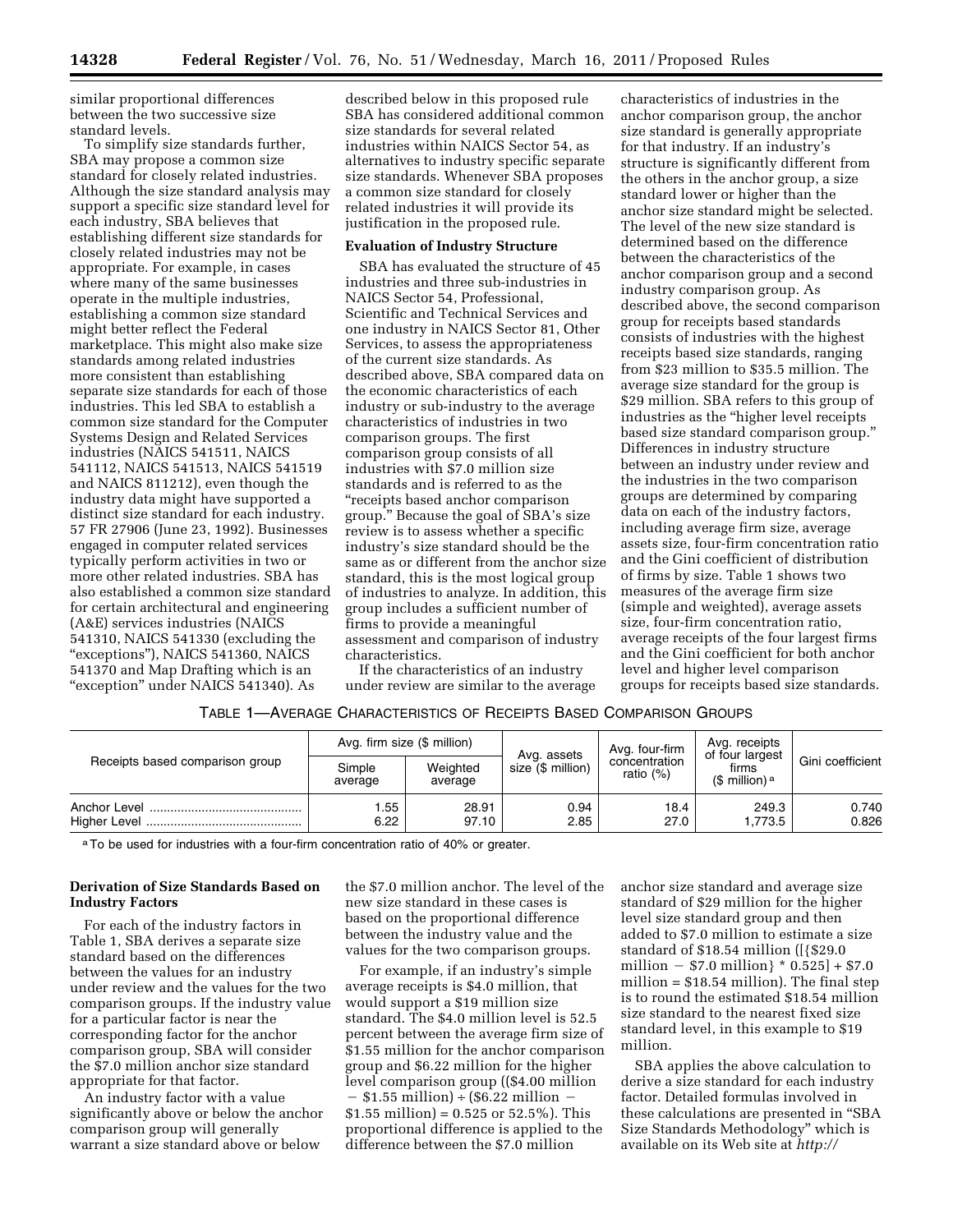*[www.sba.gov/size.](http://www.sba.gov/size)* (However, it should be noted that figures in the ''Size Standards Methodology'' White Paper

are based on 2002 Economic Census data and are different from those presented in this proposed rule). Table 2 shows ranges of values for each industry factor and the levels of size standards supported by those values.

| TABLE 2-VALUES OF INDUSTRY FACTORS AND SUPPORTED SIZE STANDARDS |
|-----------------------------------------------------------------|
|-----------------------------------------------------------------|

| If simple avg. receipts<br>size<br>$$$ million) | Or if<br>weighted avg. receipts<br>size<br>$$$ million)                                 | Or if<br>avg. assets size<br>$($ \$ million)                                                                   | Or if<br>avg. receipts of largest<br>four firms<br>$$$ million)                                                    | Or if<br>gini coefficient                                                                                    | Then size<br>standard is<br>$$$ million)           |
|-------------------------------------------------|-----------------------------------------------------------------------------------------|----------------------------------------------------------------------------------------------------------------|--------------------------------------------------------------------------------------------------------------------|--------------------------------------------------------------------------------------------------------------|----------------------------------------------------|
| $3.58$ to 4.79<br>4.80 to 5.96                  | 33.57 to 44.41<br>44.42 to 58.35<br>58.36 to 76.18<br>76.19 to 93.22<br>93.23 to 108.72 | $< 0.85$<br>0.85 to 1.07<br>  1.08 to 1.37<br>1.38 to 1.76<br>  1.77 to 2.26<br>  2.27 to 2.74<br>2.75 to 3.17 | 180.0 to 353.2<br>353.3 to 595.7<br>595.8 to 907.5<br>907.6 to 1,305.8<br>1.305.9 to 1.686.9<br>1.687.0 to 2.033.2 | 0.736 to 0.746<br>0.747 to 0.759<br>0.760 to 0.777<br>0.778 to 0.799<br>$0.800$ to $0.821$<br>0.822 to 0.840 | 5.0<br>7.0<br>10.0<br>14.0<br>19.0<br>25.5<br>30.0 |
|                                                 |                                                                                         |                                                                                                                |                                                                                                                    |                                                                                                              | 35.5                                               |

## **Derivation of Size Standards Based on Federal Contracting Factor**

Besides industry structure, SBA also evaluates Federal contracting data to assess the extent to which small businesses are successful in getting Federal contracts under the existing size standards. However, the available data on Federal contracting are limited to identifying businesses as small or other than small, with no information on exact size of businesses receiving Federal contracts in order to conduct a more precise analysis.

Given the above limitation of Federal contracting data, for the current comprehensive size standards review, SBA has decided to designate a size standard at one level higher than their current size standard for industries where the small business share of total Federal contracting dollars is between 10 and 30 percentage points lower than their shares in total industry receipts and at two levels higher than the current size standard if the difference is more than 30 percentage points.

SBA has chosen not to designate a size standard for the Federal contracting factor alone that is higher than two levels above the current size standard. The FPDS–NG data have a number of limitations and there are also complex relationships among a number of variables affecting small business participation in the Federal

marketplace. SBA believes, therefore, that a larger adjustment to size standards based on Federal contracting activity requires a more detailed analysis of the impact of any subsequent revision to the current size standard. In limited situations, however, SBA may conduct a more extensive examination of Federal contracting experience to support a different size standard than indicated by this general rule. That would involve SBA's taking into consideration significant and unique aspects of small business competitiveness in the Federal contract market. SBA welcomes comment on its methodology of incorporating the Federal contracting factor in the size standard analysis and suggestions for alternative methods and other relevant information on small business experience in the Federal contract market.

Of the 46 industries reviewed in this proposed rule (including 45 industries in NAICS Sector 54 and one industry in NAICS Sector 81), 26 industries received an average of \$100 million or more annually in Federal contracting dollars during fiscal years 2007–2009. The Federal contracting factor was significant (*i.e.,* the difference between the small business share of total industry receipts and small business share of Federal contracting dollars was 10 percentage points or more) and a

separate size standard was derived for that factor in 15 of those 26 industries.

### **New Size Standards Based on Industry and Federal Contracting Factors**

Table 3 shows the results of analyses of industry and Federal contracting factors for each of the industries covered by this proposed rule. Each NAICS Industry in columns 2, 3, 4, 6, 7 and 8 shows two numbers. The upper number is the value for the industry or Federal contracting factor shown on the top of the column; the lower number is the size standard supported by that factor. For the four-firm concentration ratio, a size standard is estimated based on the average receipts of the top four firms if its value is 40 percent or more. If the four-firm concentration ratio for an industry (column 5) is less than 40 percent, no size standard is estimated for that factor. Column 9 shows the new size standard for each industry, calculated as the average of size standards supported by each factor and rounded to the nearest fixed size level. Analytical details involved in the averaging procedure are described in the SBA ''Size Standard Methodology'' White Paper which is available on its Web site at *[http://www.sba.gov/size.](http://www.sba.gov/size)* For comparison, the current size standards are also shown in column 10 of Table 3.

# TABLE 3—SIZE STANDARDS SUPPORTED BY EACH FACTOR FOR EACH INDUSTRY

[millions of dollars]

| (1)                                         | (2)                            | (3)                              | (4)                    | (5)                       | (6)                          | (7)                 | (8)                                  | (9)                            | (10)                     |
|---------------------------------------------|--------------------------------|----------------------------------|------------------------|---------------------------|------------------------------|---------------------|--------------------------------------|--------------------------------|--------------------------|
| NAICS code/<br>NAICS industry title         | Simple<br>average firm<br>size | Weighted<br>average firm<br>size | Average<br>assets size | Four-firm<br>ratio $(\%)$ | Four-firm<br>average<br>size | Gini<br>coefficient | Federal<br>contract<br>factor $(\%)$ | Calculated<br>size<br>standard | Current size<br>standard |
| 541110                                      | \$1.4                          | \$105.8                          | \$0.3                  | 2.5                       | \$1,423.1                    | 0.758               |                                      | \$10.0                         | \$7.0                    |
| Offices of Lawyers                          | 7.0                            | 30.0                             | 5.0                    |                           |                              | \$10.0              |                                      |                                |                          |
| 541191                                      | 1.0                            | 24.2                             | 0.4                    |                           |                              | 0.700               |                                      | 5.0                            | 7.0                      |
| Title Abstract and Settle-<br>ment Offices. | 5.0                            | 5.0                              | 5.0                    |                           |                              | \$5.0               |                                      |                                |                          |
| 541199                                      | 0.9                            | 18.3                             |                        | 29.0                      | 176.3                        | 0.730               | $-21.5$                              | 7.0                            | 7.0                      |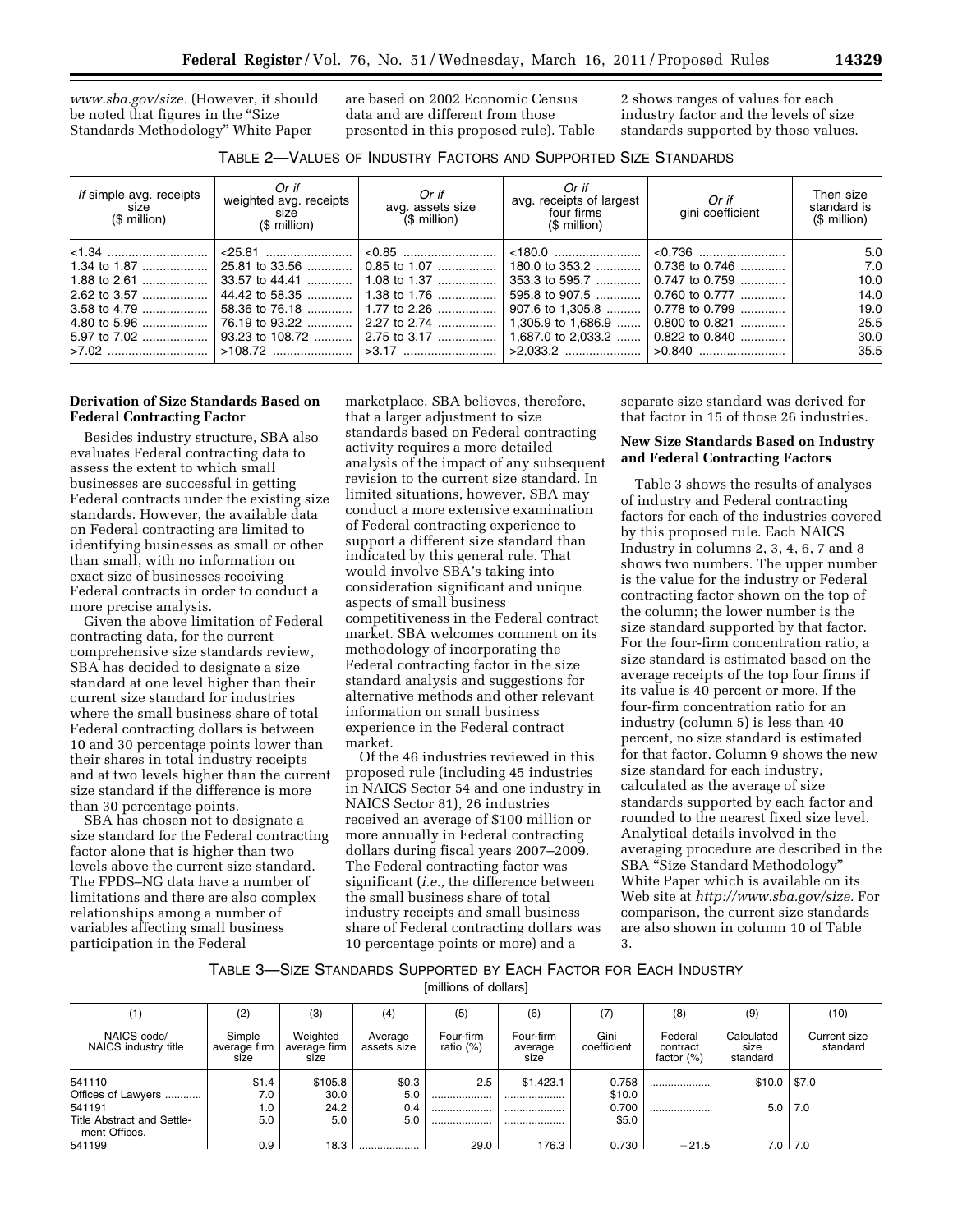-

# TABLE 3—SIZE STANDARDS SUPPORTED BY EACH FACTOR FOR EACH INDUSTRY—Continued [millions of dollars]

| (1)                                                                                                                                        | (2)                            | (3)                              | (4)                    | (5)                       | (6)                          | (7)                      | (8)                               | (9)                            | (10)                            |
|--------------------------------------------------------------------------------------------------------------------------------------------|--------------------------------|----------------------------------|------------------------|---------------------------|------------------------------|--------------------------|-----------------------------------|--------------------------------|---------------------------------|
| NAICS code/<br>NAICS industry title                                                                                                        | Simple<br>average firm<br>size | Weighted<br>average firm<br>size | Average<br>assets size | Four-firm<br>ratio $(\%)$ | Four-firm<br>average<br>size | Gini<br>coefficient      | Federal<br>contract<br>factor (%) | Calculated<br>size<br>standard | <b>Current size</b><br>standard |
| All Other Legal Services<br>541211<br><b>Offices of Certified Public</b>                                                                   | 5.0<br>1.2<br>5.0              | 5.0<br>116.1<br>35.5             | .<br>0.4<br>5.0        | <br>32.8<br>              | <br>5,227.3<br>.             | \$5.0<br>0.747<br>\$10.0 | \$10.0<br>$-11.7$<br>\$14.0       | 14.0                           | 8.5                             |
| Accountants.<br>541213                                                                                                                     | 0.5                            | 131.5                            |                        |                           |                              | 0.681                    |                                   | 14.0                           | 7.0                             |
| <b>Tax Preparation Services</b><br>541214                                                                                                  | 5.0<br>7.7                     | 35.5<br>113.9                    | .<br>6.6               |                           |                              | \$5.0<br>0.886           | .                                 | 35.5                           | 8.5                             |
| Payroll Services<br>541219                                                                                                                 | 35.5<br>0.5                    | 35.5<br>6.1                      | 35.5<br>0.2            |                           | .                            | \$35.5<br>0.618          | $-22.4$                           | 7.0                            | 8.5                             |
| Other Accounting Services<br>541310                                                                                                        | 5.0<br>1.6                     | 5.0<br>25.1                      | 5.0<br>0.6             | <br>5.2                   | .<br>489.3                   | \$5.0<br>0.727           | \$14.0<br>$-13.3$                 | 7.0                            | 4.5                             |
| Architectural Services<br>541320                                                                                                           | 7.0<br>0.8                     | 5.0<br>6.3                       | 5.0<br>0.3             | <br>6.1                   | <br>80.6                     | \$5.0<br>0.586           | \$7.0<br>.                        | 5.0                            | 7.0                             |
| Landscape Architectural<br>Services.                                                                                                       | 5.0                            | 5.0                              | 5.0                    |                           |                              | \$5.0                    |                                   |                                |                                 |
| 541330<br>Engineering Services                                                                                                             | 4.0<br>19.0                    | 112.0<br>35.5                    | 1.5<br>14.0            | <br>.                     |                              | 0.868<br>\$35.5          | $-0.1$                            | 25.5                           | 4.5                             |
| Except Military and Aero-<br>space Equipment and<br>Military Weapons.                                                                      | 3,086.3<br>35.5                | 9,073.4<br>35.5                  | 1,187.1<br>35.5        | 36.0                      | 149,375.0                    | 0.660<br>\$5.0           | .                                 | 25.5                           | 27.0                            |
| <b>Except Contracts and</b><br>Subcontracts for Engi-<br>neering Services Award-<br>ed Under the National<br>Energy Policy Act of<br>1992. | NA<br>NA                       | NA<br><b>NA</b>                  | NA<br>NA               | NA<br><b>NA</b>           | <b>NA</b><br><b>NA</b>       | <b>NA</b><br><b>NA</b>   | NA<br><b>NA</b>                   | NA<br>NA                       | 27.0                            |
| <b>Except Marine Engineer-</b><br>ing and Naval Architec-<br>ture.                                                                         | 4,088.8<br>35.5                | 12,295.3<br>35.5                 | 1,572.6<br>35.5        | 38.5                      | 64,100.0                     | 0.668<br>\$25.0          | .                                 | 25.5                           | 18.5                            |
| 541340<br>Drafting Services                                                                                                                | 0.8<br>5.0                     | 68.0<br>19.0                     |                        | <br>                      |                              | 0.752<br>\$10.0          | .                                 | 14.0                           | 7.0                             |
| Except Map Drafting                                                                                                                        | NA<br><b>NA</b>                | NA<br><b>NA</b>                  | NA<br><b>NA</b>        | NA<br><b>NA</b>           | NA<br>NA                     | <b>NA</b><br><b>NA</b>   | NA<br><b>NA</b>                   | NA<br>NA                       | 4.5                             |
| 541350<br><b>Building Inspection Serv-</b><br>ices.                                                                                        | 0.4<br>5.0                     | 6.4<br>5.0                       | .                      | 13.7<br><br>              | 72.8                         | 0.569<br>\$5.0           | $-31.1$<br>\$14.0                 | 7.0                            | 7.0                             |
| 541360<br>Geophysical Surveying<br>and Mapping Services.                                                                                   | 2.7<br>14.0                    | 60.4<br>19.0                     | <br>.<br>.             | 37.4                      | 256.1                        | 0.853<br>\$35.5          | .                                 | 25.5                           | 4.5                             |
| 541370<br>Surveying and Mapping<br>(except Geophysical)<br>Services.                                                                       | 0.7<br>5.0                     | 6.5<br>5.0                       | 0.3<br>5.0             | 7.6<br>                   | 120.9<br>                    | 0.554<br>\$5.0           | $-25.4$<br>\$7.0                  | 5.0                            | 4.5                             |
| 541380                                                                                                                                     | 2.6<br>10.0                    | 19.2<br>5.0                      | 1.2                    |                           |                              | 0.759<br>\$10.0          | 1.0                               | 10.0                           | 12.0                            |
| Testing Laboratories<br>541410                                                                                                             | 0.8                            | 5.1                              | \$10.0<br>0.2          | <br>                      | .                            | 0.557                    | .                                 | 5.0                            | 7.0                             |
| Interior Design Services<br>541420                                                                                                         | 5.0<br>1.3                     | 5.0<br>9.5                       | 5.0                    | <br>                      |                              | \$5.0<br>0.714           | .                                 | 5.0                            | 7.0                             |
| <b>Industrial Design Services</b><br>541430                                                                                                | 5.0<br>0.6                     | 5.0<br>4.1                       | <br>0.2                | <br>3.3                   | 79.7                         | \$5.0<br>0.560           |                                   | 5.0                            | 7.0                             |
| Graphic Design Services<br>541490                                                                                                          | 5.0<br>0.8                     | 5.0<br>6.0                       | 5.0<br>                | <br>11.1                  | <br>45.7                     | \$5.0<br>0.623           |                                   | 5.0                            | 7.0                             |
| Other Specialized Design<br>Services.<br>541511                                                                                            | 5.0<br>2.0                     | 5.0<br>51.0                      | .<br>0.7               | <br>7.4                   | 1,862.3                      | \$5.0<br>0.839           | $-5.2$                            | 14.0                           | 25.0                            |
| Custom Computer Pro-<br>gramming Services.                                                                                                 | 10.0                           | 14.0                             | 5.0                    |                           | .                            | \$30.0                   |                                   |                                |                                 |
| 541512<br>Computer Systems Design<br>Services.                                                                                             | 2.9<br>14.0                    | 145.9<br>35.5                    | 1.0<br>7.0             | 20.0<br>                  | 6,243.2<br>.                 | 0.885<br>\$35.5          | $-7.3$                            | 25.5                           | 25.0                            |
| 541513<br><b>Computer Facilities Man-</b><br>agement Services.                                                                             | 7.2<br>35.5                    | 150.6<br>35.5                    | .<br>.<br>.            |                           |                              | 0.918<br>\$35.5          | 23.0                              | 35.5                           | 25.0                            |
| 541519<br><b>Other Computer Related</b><br>Services.                                                                                       | 2.6<br>14.0                    | 100.0<br>30.0                    | 0.9<br>7.0             | 28.6<br>                  | 1,912.1<br>.                 | 0.893<br>\$35.5          | 15.2                              | 19.0                           | 25.0                            |
| <b>Except Information Tech-</b><br>nology Value Added Re-<br>sellers.                                                                      | NA<br>ΝA                       | NA<br><b>NA</b>                  | NA<br>NA               | NA<br>NA                  | <b>NA</b><br>NA              | NA<br>ΝA                 | NA<br>NA                          | ΝA<br>ΝA                       | 150 employees                   |
| 541611<br>Administrative Manage-<br>ment and General Man-<br>agement Consulting<br>Services.                                               | 1.4<br>7.0                     | 59.9<br>19.0                     | 0.5<br>5.0             | 17.2<br>                  | 3,482.1                      | 0.817<br>\$25.5          | $-12.8$<br>\$10.0                 | 14.0                           | 7.0                             |
| 541612<br>Human Resources Con-<br>sulting Services.                                                                                        | 1.7<br>7.0                     | 56.3<br>14.0                     | 0.4<br>5.0             | 23.6                      | 1,365.4<br>.                 | 0.803<br>\$25.5          | $-5.3$                            | $14.0$ 7.0                     |                                 |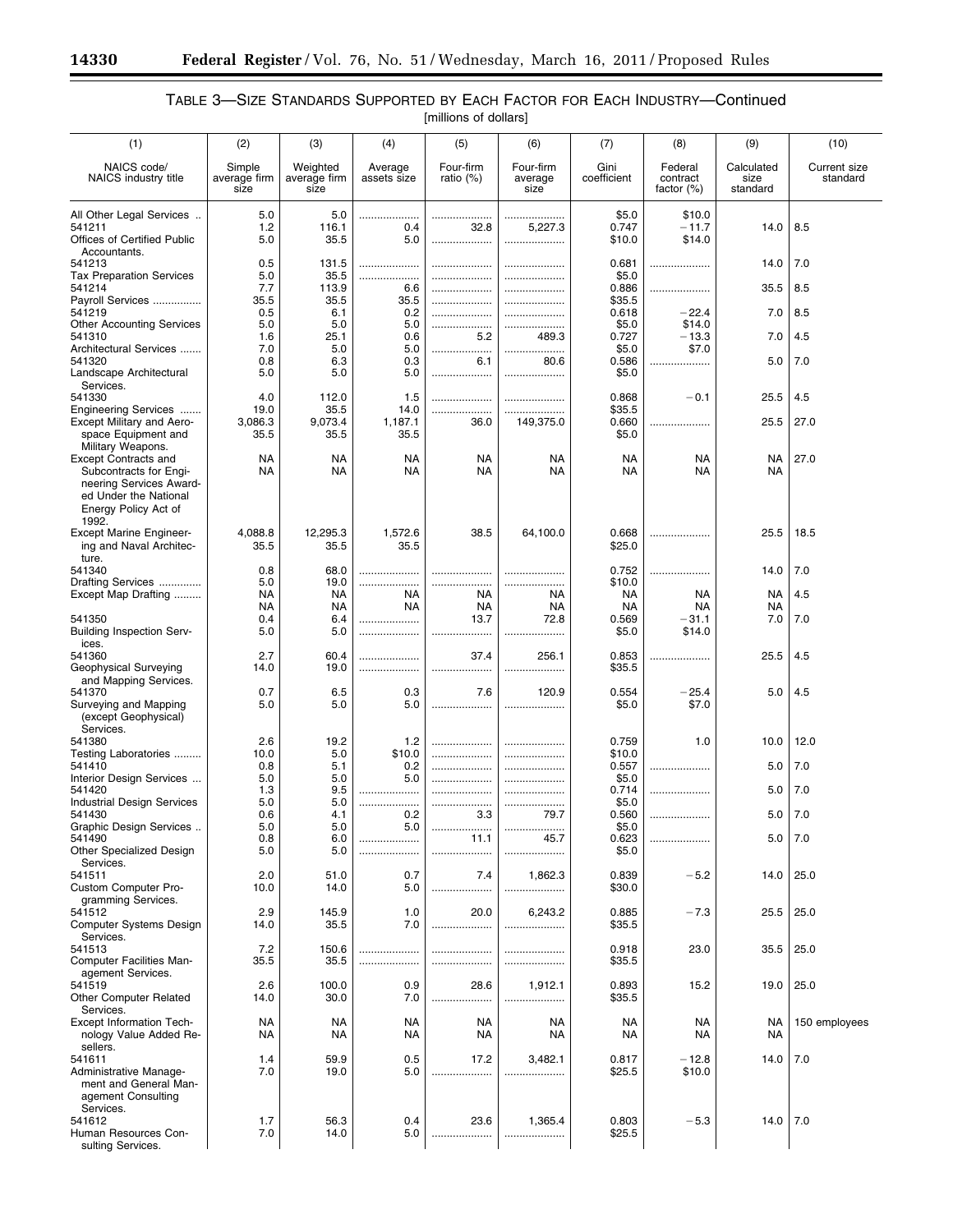# TABLE 3—SIZE STANDARDS SUPPORTED BY EACH FACTOR FOR EACH INDUSTRY—Continued [millions of dollars]

| (1)                                                                                    | (2)                            | (3)                              | (4)                    | (5)                       | (6)                          | (7)                 | (8)                                  | (9)                            | (10)                            |
|----------------------------------------------------------------------------------------|--------------------------------|----------------------------------|------------------------|---------------------------|------------------------------|---------------------|--------------------------------------|--------------------------------|---------------------------------|
| NAICS code/<br>NAICS industry title                                                    | Simple<br>average firm<br>size | Weighted<br>average firm<br>size | Average<br>assets size | Four-firm<br>ratio $(\%)$ | Four-firm<br>average<br>size | Gini<br>coefficient | Federal<br>contract<br>factor $(\%)$ | Calculated<br>size<br>standard | <b>Current size</b><br>standard |
| 541613<br><b>Marketing Consulting</b><br>Services.                                     | 1.1<br>5.0                     | 20.6<br>5.0                      | 0.4<br>5.0             | 7.3                       | 489.1<br>                    | 0.753<br>\$10.0     | $-26.1$<br>\$10.0                    | 7.0                            | 7.0                             |
| 541614<br>Process, Physical Distribu-<br>tion and Logistics Con-<br>sulting Services.  | 3.4<br>14.0                    | 86.6<br>25.5                     | 0.9<br>7.0             | <br>                      |                              | 0.886<br>\$35.5     | $-0.5$                               | 19.0                           | 7.0                             |
| 541618<br>Other Management Con-<br>sulting Services.                                   | 0.8<br>5.0                     | 19.5<br>5.0                      | 0.3<br>5.0             | 17.5<br>                  | 226.2<br>                    | 0.698<br>\$5.0      | $-39.3$<br>\$14.0                    | 7.0                            | 7.0                             |
| 541620<br><b>Environmental Consulting</b><br>Services.                                 | 1.3<br>5.0                     | 16.5<br>5.0                      | 0.5<br>5.0             | 6.1<br>                   | 160.6                        | 0.727<br>\$5.0      | $-8.9$                               | 5.0                            | 7.0                             |
| 541690<br>Other Scientific and Tech-<br>nical Consulting Serv-<br>ices.                | 1.1<br>5.0                     | 54.3<br>14.0                     | 0.4<br>5.0             |                           | .                            | 0.775<br>\$14.0     | $-13.6$<br>\$10.0                    | 10.0                           | 7.0                             |
| 541720<br>Research and Develop-<br>ment in the Social<br>Sciences and Human-<br>ities. | 2.9<br>14.0                    | 24.5<br>5.0                      | 1.8<br>14.0            | 26.6<br>                  | 451.3<br>                    | 0.811<br>\$25.5     | 1.5                                  | 19.0                           | 7.0                             |
| 541810                                                                                 | 2.5                            | 53.0                             | 0.7                    | 26.5                      | 2,156.7                      | 0.812<br>\$25.5     | $-13.4$<br>\$10.0                    | 14.0                           | 7.0                             |
| Advertising Agencies<br>541820                                                         | 10.0<br>1.2                    | 14.0<br>13.7                     | 5.0<br>0.4             | <br>19.3                  | <br>403.7                    | 0.698               | $-21.6$<br>\$10.0                    | 7.0                            | 7.0                             |
| <b>Public Relations Agencies</b><br>541830                                             | 5.0<br>4.3                     | 5.0<br>65.3                      | 5.0<br>                | <br>36.0                  | .<br>320.1                   | \$5.0<br>0.834      |                                      | 25.5                           | 7.0                             |
| Media Buying Agencies                                                                  | 19.0                           | 19.0                             | .<br>.                 |                           |                              | \$30.0              |                                      |                                |                                 |
| 541840<br>Media Representatives                                                        | 1.9<br>10.0                    | 18.2<br>5.0                      | 0.8<br>5.0             | .<br>                     | <br>                         | 0.758<br>\$10.0     | .                                    | 7.0                            | 7.0                             |
| 541850                                                                                 | 3.9                            | 134.2                            | 2.2                    | 44.9                      | 928.8                        | 0.881               |                                      | 25.5                           | 7.0                             |
| Display Advertising<br>541860                                                          | 19.0<br>4.0                    | 35.5<br>45.7                     | 19.0<br>1.4            | <br>                      | 19.0<br>.                    | \$35.5<br>0.799     |                                      | 19.0                           | 7.0                             |
| Direct Mail Advertising                                                                | 19.0                           | 14.0                             | 14.0                   |                           |                              | \$19.0              |                                      |                                |                                 |
| 541870                                                                                 | 3.2                            | 52.4                             | 1.3                    | 32.7                      | 201.1                        | 0.849               | .                                    | 19.0                           | 7.0                             |
| <b>Advertising Material Dis-</b><br>tribution Services.                                | 14.0                           | 14.0                             | 10.0                   |                           |                              | \$35.5              |                                      |                                |                                 |
| 541890<br>Other Services Related to<br>Advertising.                                    | 1.6<br>7.0                     | 26.2<br>7.0                      | 0.5<br>5.0             | 12.5<br>                  | 383.0<br>.                   | 0.746<br>\$10.0     | .                                    | 7.0                            | 7.0                             |
| 541910<br>Marketing Research and<br>Public Opinion Polling.                            | 3.2<br>14.0                    | 51.7<br>14.0                     | 1.1<br>7.0             | <br>                      |                              | 0.832<br>\$30.0     | 5.4                                  | 19.0                           | 7.0                             |
| 541921<br>Photography Studios, Por-                                                    | 0.5<br>5.0                     | 50.9<br>14.0                     | 0.2<br>5.0             |                           |                              | 0.563<br>\$5.0      | .                                    | 7.0                            | 7.0                             |
| trait.<br>541922                                                                       | 0.5                            | 3.3                              | 0.2                    | 6.5                       | 31.8                         | 0.494               | .                                    | 5.0                            | 7.0                             |
| Commercial Photography                                                                 | 5.0                            | 5.0                              | 5.0                    |                           |                              | \$5.0               |                                      |                                |                                 |
| 541930<br>Translation and Interpreta-                                                  | 1.0<br>$5.0\,$                 | 23.8<br>5.0                      | .<br>                  | 26.9<br>                  | 123.8                        | 0.752<br>\$10.0     | 1.6                                  | 7.0                            | 7.0                             |
| tion Services.<br>541940                                                               | 0.9                            | 17.4                             | 0.2                    |                           |                              | 0.431               | .                                    | 5.0                            | 7.0                             |
| Veterinary Services                                                                    | 5.0                            | 5.0                              | 5.0                    | .                         | .<br>.                       | \$5.0               |                                      |                                |                                 |
| 541990<br>All Other Professional,<br>Scientific and Technical<br>Services.             | 0.9<br>5.0                     | 24.1<br>5.0                      | 0.3<br>5.0             | 16.7<br>                  | 696.2<br>.                   | 0.740<br>\$7.0      | $-34.7$<br>\$14.0                    | \$7.0                          | \$7.0                           |
| 811212                                                                                 | 1.7                            | 49.0                             | 0.5                    |                           |                              | 0.832               | $-11.2$                              | \$19.0                         | \$25.0                          |
| Computer and Office Re-<br>pair and Maintenance.                                       | 7.0                            | 14.0                             | 5.0                    | .                         |                              | \$30.0              | \$30.0                               |                                |                                 |

### **Common Size Standards**

When many of the same businesses operate in multiple industries, SBA believes that a common size standard can be appropriate for these industries even if the industry and relevant program data support different size standards. SBA has established a common size standard for Computer Systems Design and Related Services

industries (NAICS 541511, NAICS 541112, NAICS 541513, NAICS 541519 (excluding the ''exception''), and NAICS 811212.

In response to public comments to its 1998 proposed rule (63 FR 5480), SBA also established a common size standard for certain Architectural, Engineering (A&E) and Related Services industries (NAICS 541310, NAICS 541330

(excluding the "exceptions"), Map Drafting which is identified as "exception" under NAICS 541340, NAICS 541360 and NAICS 541370). It is very likely that firms that have expertise in architectural, engineering and surveying activities are also likely to be capable of performing drafting work. Similarly, general architectural firms are very likely to have expertise in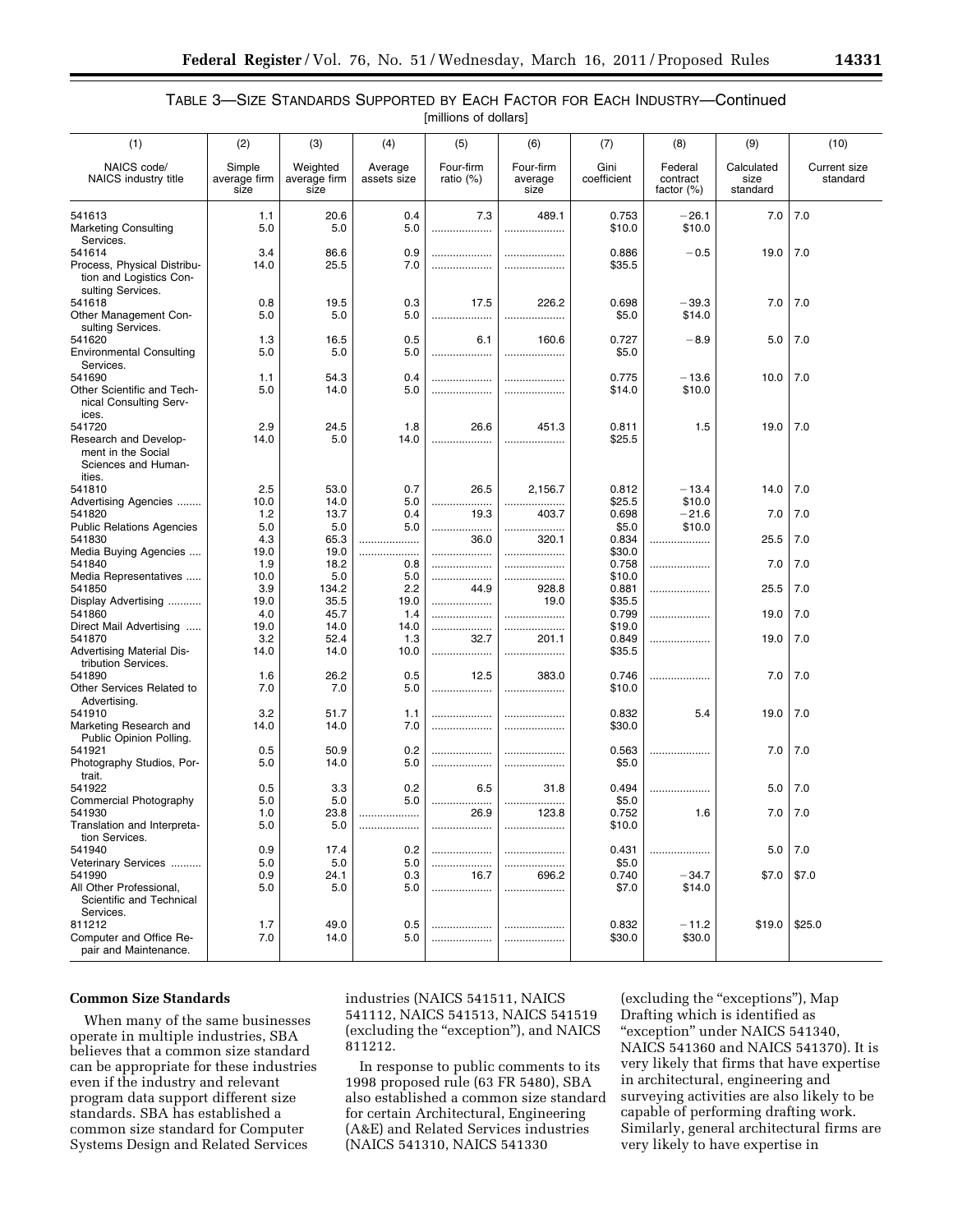landscape architectural services. Industry data also show a lot of similarities among architectural, landscape architectural, engineering, drafting and surveying industries. Therefore, in this proposed rule, SBA applies the A&E common size standard to the rest of the industries in the A&E

Industry Group (NAICS 5413), including NAICS 541320, NAICS 541340, NAICS 541350 and NAICS 541380.

In addition to Computer Systems Design and Related Services and A&E and Related Services, in this proposed rule, SBA considers, as an alternative to a separate size standard for each industry, common size standards for

industries under several other NAICS Industry Groups as shown in Table 4. SBA evaluated industry and Federal contracting factors and derived a common size standard for each Industry Group using the same method as described above. These results are provided in Table 5.

# TABLE 4—INDUSTRY GROUPS FOR COMMON SIZE STANDARDS

| Industry group: NAICS<br>codes | Industry group title                                                                                       | Industries: 6-digit NAICS codes                                                             |  |  |  |  |
|--------------------------------|------------------------------------------------------------------------------------------------------------|---------------------------------------------------------------------------------------------|--|--|--|--|
|                                |                                                                                                            | 541110, 451191, 541199.                                                                     |  |  |  |  |
|                                | Accounting, Tax Preparation, Bookkeeping and Payroll<br>Services.                                          | 541211, 541213, 541214, 541219.                                                             |  |  |  |  |
|                                | Architectural, Engineering and Related Services                                                            | 541310, 541320, 541330 (excluding "exceptions"),<br>541340, 541350, 541360, 541370, 541380. |  |  |  |  |
|                                |                                                                                                            | 541410, 541420, 541430, 541490.                                                             |  |  |  |  |
| 5415, 811212                   | Computer Systems Design and Related Services +<br>Computer and Office Machine Repair and Mainte-<br>nance. | 541511, 541512, 541513, 541519 (excluding "excep-<br>tion"), 811212.                        |  |  |  |  |
|                                | Management, Scientific and Technical Consulting Serv-<br>ices.                                             | 541611, 541612, 541613, 541614, 541618, 541620,<br>541690.                                  |  |  |  |  |
|                                |                                                                                                            | 541810, 541820, 541830, 541840, 541850, 541860,<br>541870. 541890.                          |  |  |  |  |
|                                | Other Professional, Scientific, and Technical Services                                                     | 541910, 541921, 541922, 541930, 541940, 541990.                                             |  |  |  |  |

TABLE 5—SIZE STANDARDS SUPPORTED BY EACH FACTOR FOR EACH INDUSTRY GROUP (MILLIONS OF DOLLARS)

| (1)                                                                                    | (2)                            | (3)                              | (4)                    | (5)                        | (6)                          | (7)                 | (8)                                   | (9)                            |
|----------------------------------------------------------------------------------------|--------------------------------|----------------------------------|------------------------|----------------------------|------------------------------|---------------------|---------------------------------------|--------------------------------|
| NAICS code/Industry title                                                              | Simple<br>average firm<br>size | Weighted<br>average firm<br>size | Average<br>assets size | Four-firm<br>ratio<br>(% ) | Four-firm<br>average<br>size | Gini<br>coefficient | Federal<br>contract<br>factor<br>(% ) | Calculated<br>size<br>standard |
| 5411                                                                                   | \$1.3                          | \$90.0                           | \$0.3                  | 2.4%                       | \$1,423.1                    | 0.755               | $-14.6%$                              | 10.0                           |
|                                                                                        | 5.0                            | 25.5                             | 5.0                    |                            |                              | \$10.0              | \$10.0                                |                                |
| 5412                                                                                   |                                | 66.1                             | 0.5                    | 20.3%                      | 6,033.6                      | 0.781               | $-1.6%$                               | 14.0                           |
| Accounting, Tax Preparation, Bookkeeping and                                           |                                |                                  |                        |                            |                              |                     |                                       |                                |
|                                                                                        | 5.0                            | 19.0                             | 5.0                    |                            |                              | \$19.0              |                                       |                                |
|                                                                                        | 2.5                            | 84.3                             | 1.0                    |                            |                              | 0.837               | $-6.0%$                               | 19.0                           |
| Architectural, Engineering and Related Serv-                                           |                                |                                  |                        |                            |                              |                     |                                       |                                |
|                                                                                        | 10.0                           | 25.5                             | 7.0                    | .                          |                              | \$30.0              | .                                     |                                |
| 5414                                                                                   | 0.7                            | 5.0                              | 0.2                    | 2.2%                       | 130.0                        | 0.583               | $-40.3%$                              | 7.0                            |
|                                                                                        | 5.0                            | 5.0                              | 5.0                    |                            |                              | \$5.0               | \$14.0                                | .                              |
|                                                                                        | 2.6                            | 122.3                            | 0.9                    |                            |                              | 0.876               | 1.3%                                  | 25.5                           |
| Computer Systems Design and Related Serv-<br>ices + Computer and Office Machine Repair |                                |                                  |                        |                            |                              |                     |                                       |                                |
|                                                                                        | 10.0                           | 35.5                             | 7.0                    | .                          |                              | \$35.5              |                                       |                                |
|                                                                                        | 1.4                            | 57.1                             | 0.4                    |                            |                              | 0.805               | $-14.8%$                              | 14.0                           |
| Management, Scientific and Technical Con-                                              |                                |                                  |                        |                            |                              |                     |                                       |                                |
|                                                                                        | 7.0                            | 14.0                             | 5.0                    |                            |                              | \$25.5              | \$10.0                                |                                |
|                                                                                        | 2.3                            | 51.5                             | 0.7                    | 13.7%                      | 2.854.1                      | 0.806               | $-5.3%$                               | 14.0                           |
| Advertising and Related Services                                                       | 10.0                           | 14.0                             | 5.0                    |                            |                              | \$25.5              |                                       |                                |
| 5419                                                                                   | 1.0                            | 25.1                             | 0.3                    | 6.7%                       | 1.085.4                      | 0.650               | $-44.9%$                              | 7.0                            |
| Other Professional, Scientific, and Technical                                          |                                |                                  |                        |                            |                              |                     |                                       |                                |
|                                                                                        | 5.0                            | 5.0                              | 5.0                    |                            |                              | \$5.0               | \$14.0                                |                                |

### **Special Considerations**

### *1. Three Sub-Industry Categories (or*  ''*exceptions*''*) under NAICS 541330, Engineering Services*

Currently, NAICS 541330 has four size standards that apply to Federal contracts for different types of engineering services. The \$4.5 million size standard is for general engineering services, while the other three (*i.e.,*  "exceptions") apply to specialized types of engineering services that the Federal

government procures. They apply only to Federal contracts for those services. The lack of relevant data at the subindustry level is a challenge to determine whether these size standards (''exceptions'') should be revised or left unchanged. Because of that, SBA did not review those exceptions in the February 3, 1998 proposed rule (63 FR 5480) and SBA did not change these size standards in the May 14, 1999 final rule (64 FR 26275). However, SBA has increased these size standards over the

years for inflation. The latest inflation adjustment was effective August 18, 2008 (73 FR 41237 (July 18, 2008)).

As noted previously, the data from the Economic Census special tabulation are limited down to the 6-digit NAICS industry level and hence do not provide data to assess economic characteristics at the sub-industry level. For example, the Economic Census data for NAICS 541330 are aggregates of both general engineering services and specialized engineering services under the three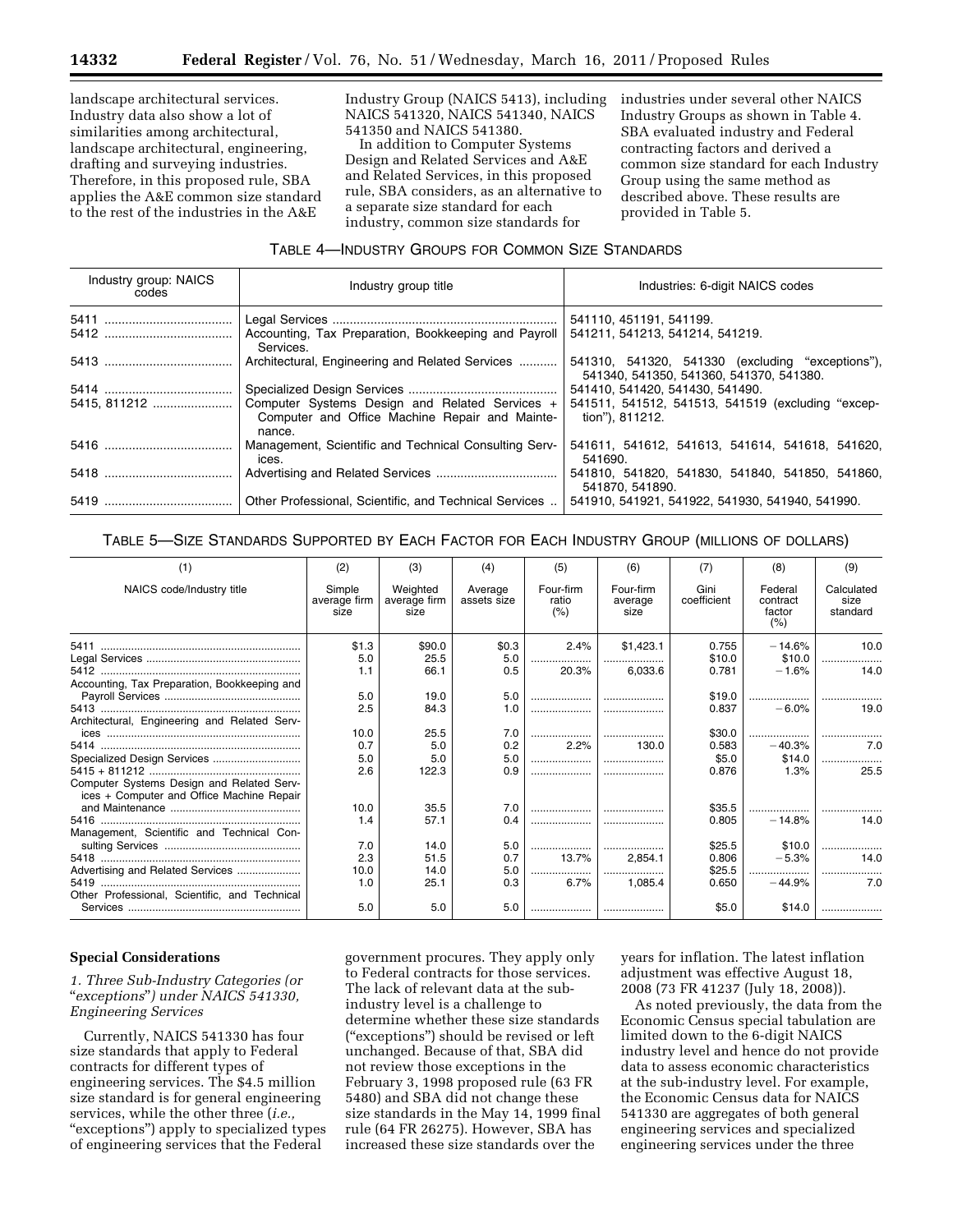"exceptions." Thus, the results based on the Economic Census data may not accurately reflect the characteristics of businesses providing specialized services included under those ''exceptions.''

To determine whether the Agency should propose revising the three exceptions under NAICS 541330, SBA evaluated the data from FPDS–NG and CCR. From FPDS–NG, SBA first identified PSCs that correspond to each specific sub-industry activity or "exception" under that NAICS code and then identified firms that are active in Federal contracting involving those PSCs. The data for fiscal year 2008 (the latest year for which the detailed CCR data are available) showed numerous firms doing contracts under Military and Aerospace Equipment and Military Weapons and Marine Engineering and Naval Architecture. SBA analyzed those firms' revenue and employment data from CCR and contract dollars from FPDS–NG to evaluate industry and Federal procurement factors. These results in Table 3 support a size standard of \$25.5 million for both Military and Aerospace Equipment and Military Weapons and Marine Engineering and Naval Architecture. However, SBA proposes to retain the current standard of \$27.0 million for Military and Aerospace Equipment and Military Weapons as SBA is not proposing to lower any size standards in view of the current economic conditions. The FPDS–NG showed very few actions involving Contracts and Subcontracts for Engineering Services Awarded Under the National Energy Policy Act of 1992. This made it difficult to evaluate industry and Federal contracting factors and to derive a separate size standard for that subindustry category. Currently, both Contracts and Subcontracts for Engineering Services Awarded Under the National Energy Policy Act of 1992 and contracts for Military and Aerospace Equipment and Military Weapons both have the same \$27.0 million size standard. Thus, SBA proposes to retain the current \$27.0 million size standard for Contracts and Subcontracts for Engineering Services Awarded Under the National Energy Policy Act of 1992. SBA proposes to increase the size standard for Marine Engineering and Naval Architecture to \$25.5 million as supported by the data. SBA invites comments along with supporting information on this proposal.

#### *2. Map Drafting Services*

Map Drafting Services is currently identified as an "exception" under

NAICS 541340, Drafting Services. Prior to adopting NAICS for its size standards, SBA had established separate but common size standards for Map Drafting Services, Mapmaking (Including Aerial) and Photogrammetric Mapping Services as exceptions under Standard Industrial Classification (SIC) code 7389, Business Services, N.E.C. (Not Elsewhere Classified). Size standards at the subindustry levels ("exceptions") are primarily intended for Federal government procurement purposes. However, for NAICS 541340 (which includes Map Drafting Services), there were less than \$10 million total contracting dollars annually during fiscal years 2007–2009, as compared to more than \$2 billion in total revenue for the industry. Therefore, SBA feels that there is no need for a separate size standard for Map Drafting Services for Federal procurement and proposes to remove it as an exception to NAICS 541340. The proposed \$14.0 million common A&E size standard will apply to Drafting Services, including Map Drafting Services. SBA invites comments along with supporting information on this proposal.

#### *3. Information Technology Value Added Resellers*

On July 24, 2002 SBA proposed establishing a 500 employee size standard for Information Technology Value Added Resellers (ITVAR) as a new sub-industry ("exception") under NAICS 541519 (67 FR 48419). This was to better reflect the Federal government's acquisition of computer hardware and software services. In response to public comments and the results from further analyses of relevant industry data, on December 29, 2003, SBA published the final rule adopting 150 employee size standard for ITVAR (68 FR 74833). In this proposed rule, SBA proposes to retain the current 150 employee size standard for ITVAR. SBA invites comments along with supporting information on this proposal.

### *4. Computer and Office Machine Repair and Maintenance (NAICS 811212)*

The Computer and Office Machine Repair and Maintenance industry (NAICS 811212) currently has the same size standard as the Computer Design and Related Services Industry Group (NAICS 5415). Therefore, in its October 21, 2009 proposed rule for Other Services Sector (74 FR 53941), SBA did not review the size standard for NAICS 811212 and proposed to retain the current \$25 million size standard until it reviews the Computer Design and Related Services Industries in NAICS Sector 54. The history of the Computer

and Office Machine Repair industry supports this decision. Under the SIC System, SBA had established a common size standard for all industries in SIC Industry Group 737, ''Computer Programming, Data Processing and Other Computer Related Services'' (56 FR 38364 (August 13, 1991) and 57 FR 27907 (June 23, 1992)). In 1997, SBA replaced the SIC System with the NAICS and moved most of the industries in SIC Sector 737 to NAICS Sector 54, Professional, Scientific and Technical Services. However, the Computer Maintenance and Repair activity was moved to NAICS Sector 81, Other Services, and was combined with Computer and Office Machine Repair Maintenance services to form NAICS 811212. Because Computer Maintenance and Repair was the largest component of the new industry, SBA continued to apply the size standard for computer services (64 FR 57188 (October 22, 1999) and 65 FR 30836 (May 15, 2000)). SBA continues to believe that a common size standard should apply to all of the computer services related industries, including NAICS 811212. SBA welcomes comments on whether it should continue to apply the same size standard for computer services to the Computer and Office Machine Repair Maintenance industry or consider a different size standard based on its industry characteristics.

*5. Research and Development (R&D) in Biotechnology (NAICS 541711) and R&D in the Physical, Engineering and Life Sciences (Except Biotechnology) (NAICS 541712)* 

The current size standards for NAICS 541711 and NAICS 541712 (including three sub-industry groups or ''exceptions'') are based on number of employees. Moreover, footnote #11 to SBA's Table of Size Standards states that for R&D contracts requiring the delivery of a manufactured product, the appropriate size standard is that of the manufacturing industry. For example, the size standard for aircraft related R&D contracts under NAICS 541712 is 1,500 employees, the same as that for Aircraft Manufacturing (NAICS 336411). Therefore, SBA plans to review the size standards for NAICS 541711 and NAICS 541712 when it reviews the size standards for the Manufacturing Sector (NAICS Sector 31–33). SBA proposes, therefore, to leave the size standards for those two industries at their current levels until it reviews NAICS Sector 31– 33.

#### **Evaluation of SBA Loan Data**

Before deciding on an industry's size standard, SBA also considers the impact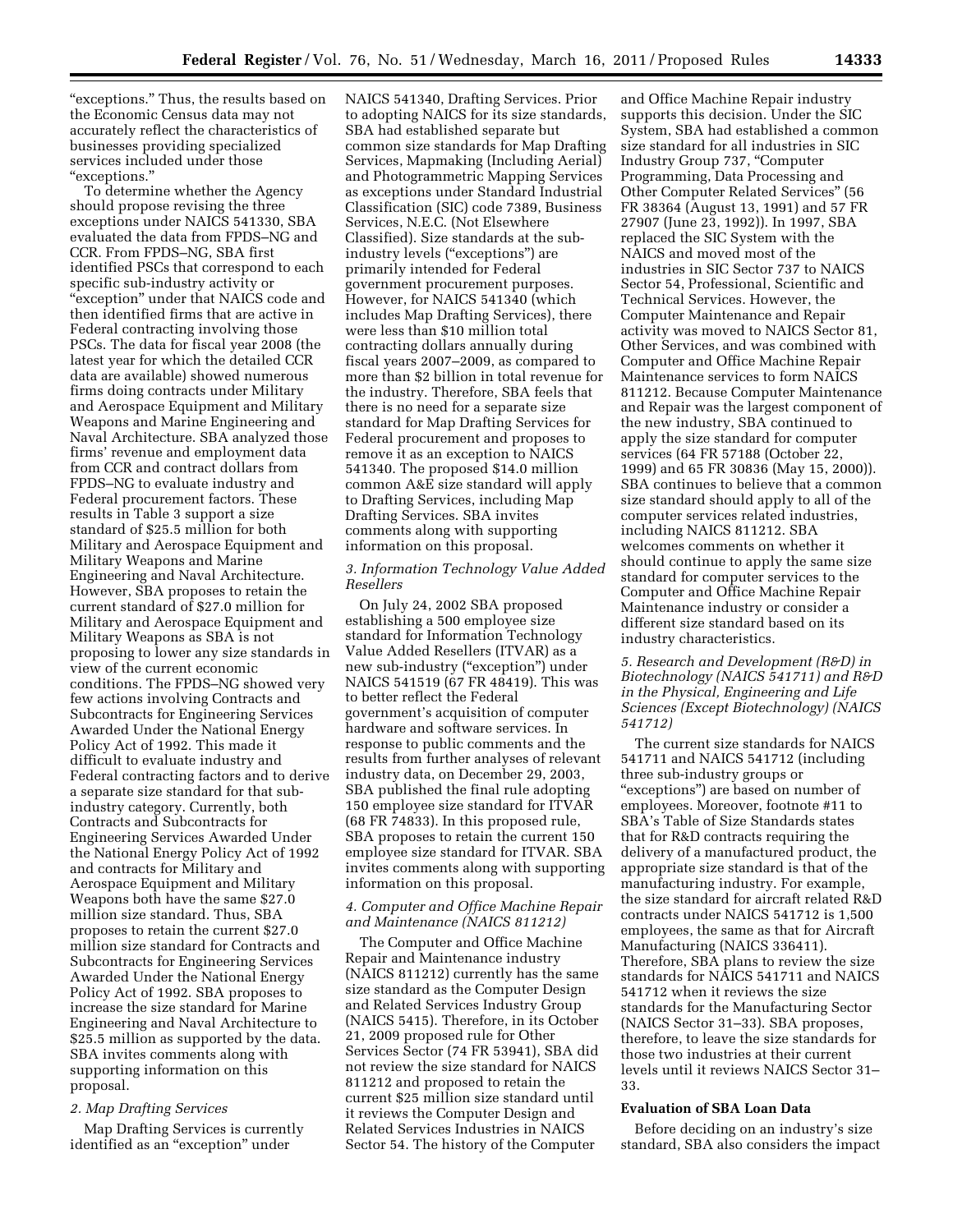of new or revised standards on SBA's loan programs. SBA examined 7(a) Business Loan Program data for fiscal years 2007–2009 to assess whether the existing or proposed size standards need further adjustments to ensure credit opportunities for small businesses through that program. For the industries reviewed in this proposed rule, users of SBA's 7(a) Business Loan Program are mostly much smaller than the current size standards. Based on that analysis, none of the size standards for these industries needs an adjustment based on this factor.

## **Proposed Changes to Size Standards**

The results of SBA analyses of industry specific size standards from Table 3 and results for common size standards from Table 5 are summarized in Table 6. In terms of industry specific size standards, the results support increases in size standards in 22

industries and one sub-industry, decreases in 14 industries and one subindustry and no changes in 10 industries. Similarly based on common size standards, the results would support increases in 36 industries and one sub-industry, decreases in two subindustries and no changes in 10 industries.

SBA believes that lowering small business size standards is not in the best interests of small businesses under current economic conditions. The U.S. economy was in recession from December 2007 to June 2009, the longest and deepest of any recessions since World War II. The economy lost a total of nearly 8.5 million non-farm jobs during 2008–2009. In response, Congress passed and the President signed the American Recovery and Reinvestment Act of 2009 (Recovery Act) to promote economic recovery and to preserve and create jobs. Although

the recession officially ended in June 2009, the unemployment rate has been 9.4 percent or higher since May 2009 and is forecast to remain above 9 percent through the end of 2011. More recently, Congress passed and the President signed the Small Business Jobs Act of 2010 (Jobs Act) to promote small business job creation. The Jobs Act puts more capital into the hands of entrepreneurs and small business owners; strengthens small businesses' ability to compete for contracts, including recommendations from the President's Task Force on Federal Contracting Opportunities for Small Business; creates a better playing field for small businesses; promotes small business exporting, building on the President's National Export Initiative; expands training and counseling; and provides \$12 billion in tax relief to help small businesses invest in their firms and create jobs.

### TABLE 6—SUMMARY OF SIZE STANDARDS ANALYSIS

| <b>NAICS</b> codes | NAICS industry title                                                                                         | Calculated<br>industry specific<br>size standard (\$<br>million) | Calculated<br>common size<br>standard<br>(\$ million) | Current size<br>standard<br>(\$ million) |
|--------------------|--------------------------------------------------------------------------------------------------------------|------------------------------------------------------------------|-------------------------------------------------------|------------------------------------------|
| 541110             |                                                                                                              | \$10.0                                                           | \$10.0                                                | \$7.0                                    |
| 541191             |                                                                                                              | 5.0                                                              | 10.0                                                  | 7.0                                      |
| 541199             |                                                                                                              | 7.0                                                              | 10.0                                                  | 7.0                                      |
| 541211             |                                                                                                              | 14.0                                                             | 14.0                                                  | 8.5                                      |
| 541213             |                                                                                                              | 14.0                                                             | 14.0                                                  | 7.0                                      |
| 541214             |                                                                                                              | 35.5                                                             | 14.0                                                  | 8.5                                      |
| 541219             |                                                                                                              | 7.0                                                              | 14.0                                                  | 8.5                                      |
| 541310             |                                                                                                              | 7.0                                                              | 19.0                                                  | 4.5                                      |
| 541320             |                                                                                                              | 5.0                                                              | 19.0                                                  | 7.0                                      |
| 541330             |                                                                                                              | 25.5                                                             | 19.0                                                  | 4.5                                      |
| Except             | Military and Aerospace Equipment and Military Weapons                                                        | 25.5                                                             |                                                       | 27.0                                     |
|                    |                                                                                                              | <b>NA</b>                                                        |                                                       | 27.0                                     |
| Except             | Contracts and Subcontracts for Engineering Services Awarded Under the<br>National Energy Policy Act of 1992. |                                                                  |                                                       |                                          |
| Except             |                                                                                                              | 25.5                                                             |                                                       | 18.5                                     |
| 541340             |                                                                                                              | 14.0                                                             | 19.0                                                  | 7.0                                      |
| Except             |                                                                                                              | NA.                                                              |                                                       | 4.5                                      |
| 541350             |                                                                                                              | 7.0                                                              | 19.0                                                  | 7.0                                      |
| 541360             |                                                                                                              | 25.5                                                             | 19.0                                                  | 4.5                                      |
| 541370             |                                                                                                              | 5.0                                                              | 19.0                                                  | 4.5                                      |
| 541380             |                                                                                                              | 10.0                                                             | 19.0                                                  | 12.0                                     |
| 541410             |                                                                                                              | 5.0                                                              | 7.0                                                   | 7.0                                      |
| 541420             |                                                                                                              | 5.0                                                              | 7.0                                                   | 7.0                                      |
| 541430             |                                                                                                              | 5.0                                                              | 7.0                                                   | 7.0                                      |
| 541490             |                                                                                                              | 5.0                                                              | 7.0                                                   | 7.0                                      |
| 541511             |                                                                                                              | 14.0                                                             | 25.5                                                  | 25.0                                     |
| 541512             |                                                                                                              | 25.5                                                             | 25.5                                                  | 25.0                                     |
| 541513             |                                                                                                              | 35.5                                                             | 25.5                                                  | 25.0                                     |
|                    |                                                                                                              |                                                                  |                                                       |                                          |
| 541519             |                                                                                                              | 19.0                                                             | 25.5                                                  | 25.0                                     |
| Except             |                                                                                                              | NA.                                                              |                                                       | 150 employees                            |
| 541611             | Administrative Management and General Management Consulting Serv-<br>ices.                                   | 14.0                                                             | 14.0                                                  | 7.0                                      |
| 541612             |                                                                                                              | 14.0                                                             | 14.0                                                  | 7.0                                      |
| 541613             |                                                                                                              | 7.0                                                              | 14.0                                                  | 7.0                                      |
| 541614             | Process, Physical Distribution and Logistics Consulting Services                                             | 19.0                                                             | 14.0                                                  | 7.0                                      |
| 541618             |                                                                                                              | 7.0                                                              | 14.0                                                  | 7.0                                      |
| 541620             |                                                                                                              | 5.0                                                              | 14.0                                                  | 7.0                                      |
| 541690             |                                                                                                              | 10.0                                                             | 14.0                                                  | 7.0                                      |
| 541720             | Research and Development in the Social Sciences and Humanities                                               | 19.0                                                             |                                                       | 7.0                                      |
| 541810             |                                                                                                              | 14.0                                                             | 14.0                                                  | 7.0                                      |
| 541820   l         |                                                                                                              | 7.0                                                              | 14.0                                                  | 7.0                                      |
| 541830  ∣          |                                                                                                              | 25.5                                                             | 14.0                                                  | 7.0                                      |
|                    |                                                                                                              | 7.0                                                              |                                                       | 7.0                                      |
|                    |                                                                                                              |                                                                  | 14.0                                                  |                                          |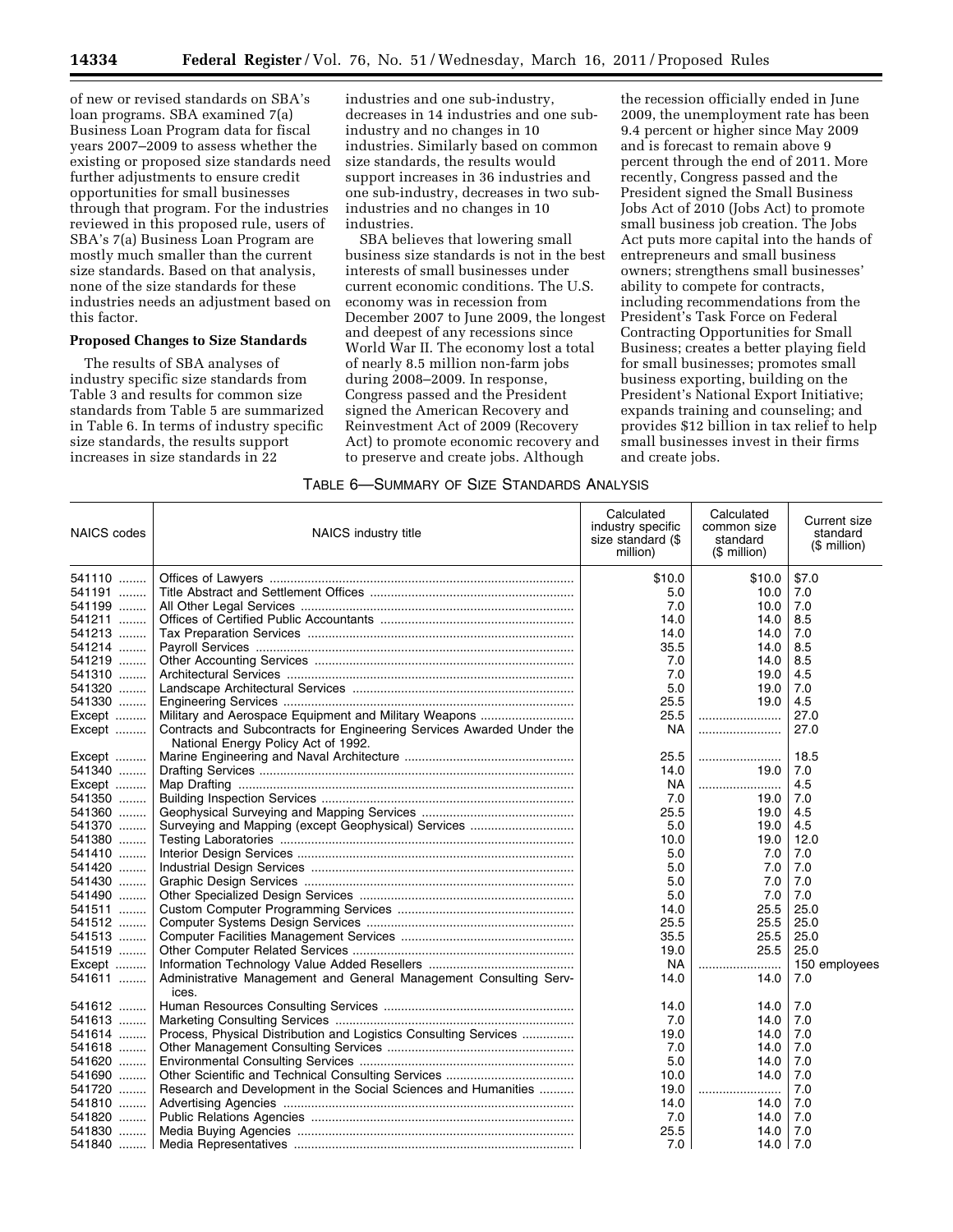| NAICS codes | NAICS industry title                                                | Calculated<br>industry specific<br>size standard (\$<br>million) | Calculated<br>common size<br>standard<br>$(S$ million) | Current size<br>standard<br>(\$ million) |
|-------------|---------------------------------------------------------------------|------------------------------------------------------------------|--------------------------------------------------------|------------------------------------------|
|             |                                                                     | 25.5                                                             | 14.0                                                   | 7.0                                      |
|             |                                                                     | 19.0                                                             | 14.0 $ $                                               | 7.0                                      |
|             |                                                                     | 19.0                                                             | ا 14.0                                                 | 7.0                                      |
|             |                                                                     | 7.0                                                              | 14.0                                                   | 7.0                                      |
|             |                                                                     | 19.0                                                             | 7.0 I                                                  | 7.0                                      |
|             |                                                                     | 7.0                                                              | 7.O I                                                  | 7.0                                      |
|             |                                                                     | 5.0                                                              | 7.0 l                                                  | 7.0                                      |
|             |                                                                     | 7.0                                                              | 7.O I                                                  | 7.0                                      |
|             |                                                                     | 5.0                                                              | 7.O I                                                  | 7.0                                      |
|             | 541990    All Other Professional, Scientific and Technical Services | 7.0                                                              | 7.0                                                    | 7.0                                      |
| 811212      |                                                                     | 19.0                                                             | 25.5                                                   | 25.0                                     |

|  |  | TABLE 6-SUMMARY OF SIZE STANDARDS ANALYSIS-Continued |
|--|--|------------------------------------------------------|
|--|--|------------------------------------------------------|

Reducing size standards would decrease the number of firms that can participate in Federal financial and procurement assistance. Furthermore, lowering size standards for those 14 industries would cut off nearly 1,200 currently eligible small business firms from those very programs, which would run counter to what the Federal government is trying to do for small businesses. Reducing size eligibility for Federal procurement opportunities, especially under current economic conditions, would not preserve or create more jobs; rather, it would have the opposite effect. Therefore, SBA has decided not to propose to reduce the size standards for those industries. SBA has decided to retain the current size standards in this proposed rule. SBA invites comments and suggestions on whether it should lower size standards as suggested by analyses of industry and program data or retain the current standards for those industries in view of current economic conditions. SBA intends for the proposed size standards, if adopted, to remain in effect unless and until it receives information or data that suggests a change is needed.

Based on comparisons between industry specific size standards and common size standards within each Industry Group, SBA finds that common size standards are more appropriate for several reasons. First, analyzing industries at a more aggregated Industry Group level simplifies size standards analysis and the results are more consistent among related industries. Second, in most cases, industries within each Industry Group currently have the same size standards and it is better to keep the revised size standards also the same. Third, within each Industry Group many of the same businesses tend to operate in the same multiple industries. Establishing the common size standard would, therefore, better reflect the Federal marketplace in those industries than establishing different size standards for each industry. Fourth, industry specific size standards and common size standards are mostly within a reasonably close range.

For industries where both industry specific size standards and common size standards have been derived, SBA, for the above reasons, proposes to apply common size standards. For industries

(including sub-industries) where common size standards have not been estimated, SBA proposes to apply industry specific size standards.

As discussed above, SBA has decided that lowering small business size standards would be inconsistent with what the Federal government is doing to stimulate the economy and encourage job growth through the Recovery Act and Jobs Act. Therefore, SBA proposes to retain the current size standards for those industries for which its analyses suggested decreasing their size standards. Thus, of the 45 industries and three sub-industries in NAICS Sector 54 and one industry in NAICS Sector 81 that were reviewed in this proposed rule, SBA proposes to increase size standards for 36 industries and one sub-industry and retain current standards for 10 industries and two subindustries. As discussed above, SBA also proposes to eliminate Map Drafting Services as an "exception" to NAICS 541340, Drafting Services. Industries and their proposed size standards are shown in Table 7.

| NAICS codes | NAICS industry title | Proposed size<br>standard<br>(\$ million) | Current size<br>standard<br>(\$ million) |
|-------------|----------------------|-------------------------------------------|------------------------------------------|
| 541110      |                      | \$10.0                                    | \$7.0                                    |
| 541191      |                      | 10.0                                      | 7.0                                      |
| 541199      |                      | 10.0                                      | 7.0                                      |
| 541211      |                      | 14.0                                      | 8.5                                      |
| 541213      |                      | 14.0                                      | 7.0                                      |
| 541214      |                      | 14.0                                      | 8.5                                      |
| 541219      |                      | 14.0                                      | 8.5                                      |
| 541310      |                      | 19.0                                      | 4.5                                      |
| 541320      |                      | 19.0                                      | 7.0                                      |
| 541330      |                      | 19.0                                      | 4.5                                      |
| Except      |                      | 25.5                                      | 18.5                                     |
| 541340      |                      | 19.0                                      | 7.0                                      |
| 541350      |                      | 19.0                                      | 7.0                                      |
| 541360      |                      | 19.0                                      | 4.5                                      |
| 541370      |                      | 19.0                                      | 4.5                                      |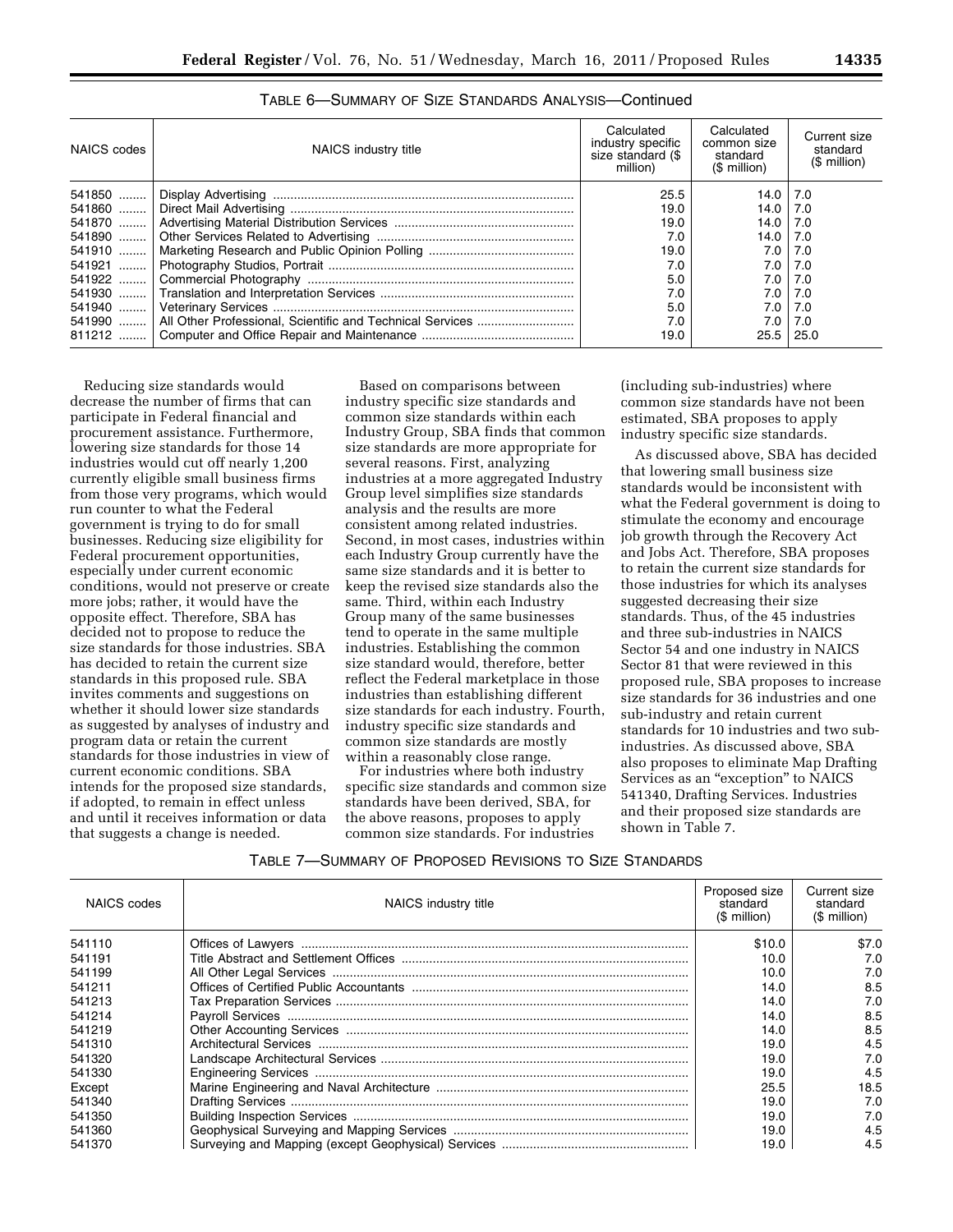| <b>NAICS</b> codes | NAICS industry title                                                 | Proposed size<br>standard<br>$$$ million) | Current size<br>standard<br>(\$ million) |
|--------------------|----------------------------------------------------------------------|-------------------------------------------|------------------------------------------|
| 541380             |                                                                      | 19.0                                      | 12.0                                     |
| 541511             |                                                                      | 25.5                                      | 25.0                                     |
| 541512             |                                                                      | 25.5                                      | 25.0                                     |
| 541513             |                                                                      | 25.5                                      | 25.0                                     |
| 541519             |                                                                      | 25.5                                      | 25.0                                     |
| 541611             | Administrative Management and General Management Consulting Services | 14.0                                      | 7.0                                      |
| 541612             |                                                                      | 14.0                                      | 7.0                                      |
| 541613             |                                                                      | 14.0                                      | 7.0                                      |
| 541614             |                                                                      | 14.0                                      | 7.0                                      |
| 541618             |                                                                      | 14.0                                      | 7.0                                      |
| 541620             |                                                                      | 14.0                                      | 7.0                                      |
| 541690             |                                                                      | 14.0                                      | 7.0                                      |
| 541720             |                                                                      | 19.0                                      | 7.0                                      |
| 541810             |                                                                      | 14.0                                      | 7.0                                      |
| 541820             |                                                                      | 14.0                                      | 7.0                                      |
| 541830             |                                                                      | 14.0                                      | 7.0                                      |
| 541840             |                                                                      | 14.0                                      | 7.0                                      |
| 541850             |                                                                      | 14.0                                      | 7.0                                      |
| 541860             |                                                                      | 14.0                                      | 7.0                                      |
| 541870             |                                                                      | 14.0                                      | 7.0                                      |
| 541890             |                                                                      | 14.0                                      | 7.0                                      |
| 811212             |                                                                      | 25.5                                      | 25.0                                     |

## TABLE 7—SUMMARY OF PROPOSED REVISIONS TO SIZE STANDARDS—Continued

## **Evaluation of Dominance in Field of Operation**

In the industries and sub-industries for which SBA proposes to revise size standards, there are no individual firms at or below the proposed size standard large enough to dominate their field of operation. A firm at the proposed size standard in each of these industries generates less than two percent of total industry receipts. This level of market share effectively precludes a firm at or below the proposed size standard from exerting a controlling effect on the industry.

### **Request for Comments**

SBA invites public comments on the proposed rule, especially on the following areas.

1. To simplify size standards, SBA proposes eight fixed size levels for receipts based size standards: \$5.0 million, \$7.0 million, \$10.0 million, \$14.0 million, \$19.0 million, \$25.5 million, \$30.0 million and \$35.5 million. SBA invites comments on whether simplification of size standards in this way is necessary and if these proposed fixed size levels are appropriate, or suggestions on alternative approaches to simplifying small business size standards.

2. SBA seeks feedback on whether the proposed levels of size standards are appropriate given the economic characteristics of each industry or subindustry. SBA also seeks feedback and suggestions on alternative standards, if they would be more appropriate, including whether an employee based

standard for certain industries or subindustries is a more suitable measure of size and what that employee level should be.

3. For industries within several Industry Groups, including Legal Services (NAICS 5411), Accounting and Related Services (NAICS 5412), A&E and Related Services (NAICS 5413, except for the exceptions), Specialized Design Services (NAICS 5414), Computer Related Services (NAICS 5415 and NAICS 811212), Consulting Services (NAICS 5416), Advertising and Related Services (NAICS 5418) and Other Professional, Scientific, and Technical Services (NAICS 5419), SBA proposes a common size standard. SBA invites comments or suggestions along with supporting information with respect to the following:

a. Whether SBA should adopt a common size standard for those industries or establish a separate size standard for each industry.

b. Whether the proposed common size standards for those industries are at the correct levels or what are more appropriate size standards if the proposed standards are not suitable.

4. SBA proposes to increase the size standard for Marine Engineering and Naval Architecture, one of the three exceptions under NAICS 541330, to \$25.5 million from \$18.5 million. For the other two exceptions under NAICS 541330, namely Military and Aerospace Equipment and Military Weapons and the Contracts and Subcontracts for Engineering Services Awarded Under the National Energy Policy Act of 1992,

SBA proposes to retain the current \$27.0 million size standard. SBA requests comments, along with supporting information, on whether the proposed size standards are appropriate or suggestions on alternative size standards if the proposed standards are inappropriate.

5. SBA feels that there is no need for a separate size standard for Map Drafting Services for Federal procurement and proposes to remove it as an exception to NAICS 541340. As stated above, there were less than \$10 million in total contracting dollars annually during fiscal years 2007–2009, as compared to more than \$2 billion in total revenue for the industry in this NAICS code. Given this relatively insignificant level of Federal contracting for Map Drafting Services (an ''exception'' under NAICS 541340, Drafting Services), SBA proposes to eliminate this exception. SBA invites comments on whether SBA should remove or retain the Map Drafting Services as an exception under NAICS 541340.

6. SBA's proposed size standards are based on its evaluation of five primary factors—average firm size, average assets size (as a proxy of startup costs and entry barriers), four-firm concentration ratio, distribution of firms by size and the level and small business share of Federal contracting dollars. SBA welcomes comments on these factors and/or suggestions on other factors that it should consider for assessing industry characteristics when evaluating or revising size standards.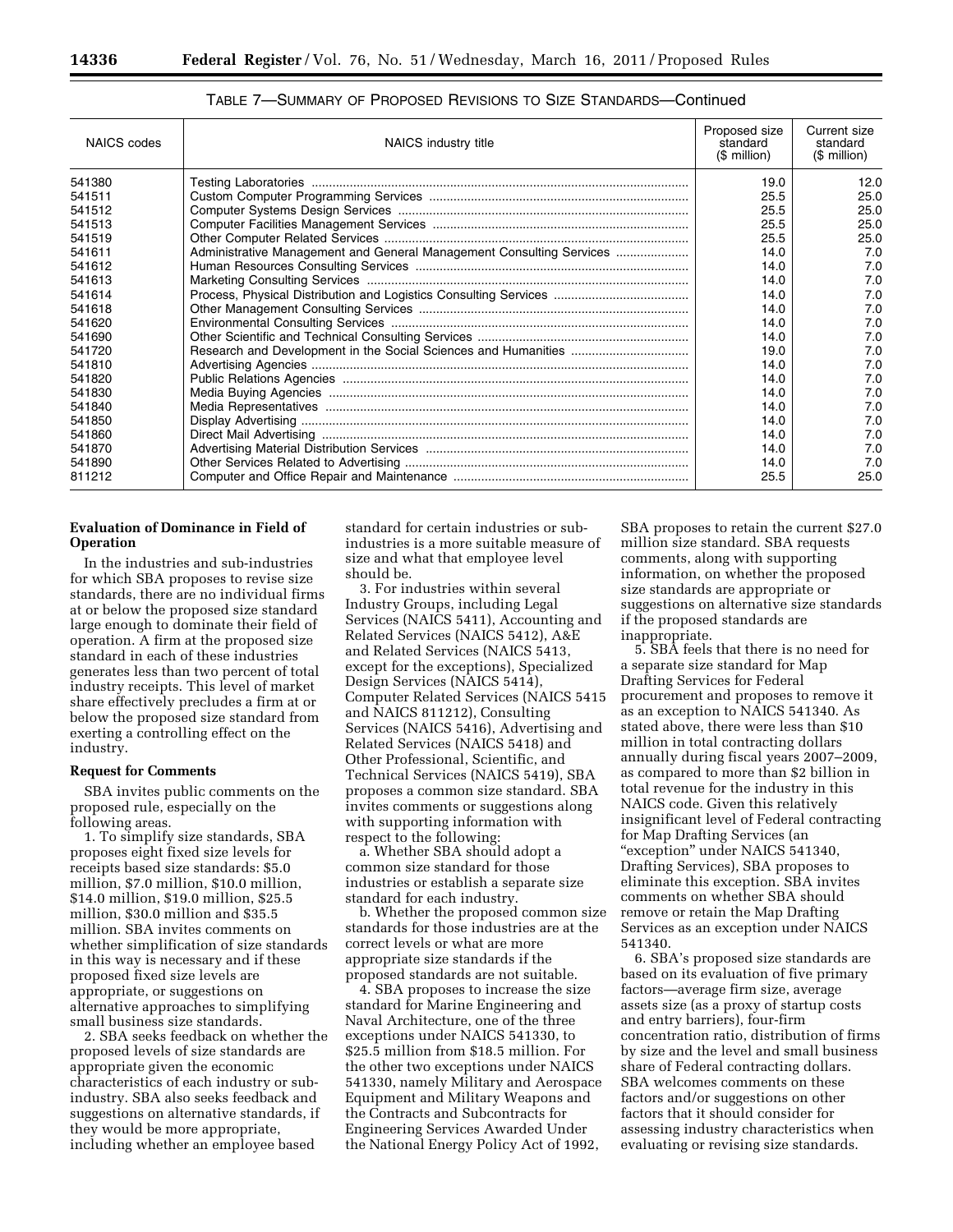SBA also seeks information on relevant data sources, if available.

7. SBA gives equal weight to each of the five primary factors in all industries. SBA seeks feedback on whether it should continue giving equal weight to each factor or whether it should give more weight to one or more factors for certain industries. Recommendations to weigh some factors more than others should include suggestions on specific weights for each factor for those industries along with supporting information.

8. For some industries, SBA proposes to increase the existing size standards by a large amount (*e.g.,* for certain A&E industries, proposed size standards are more than three times the current size standards) while for others the proposed increases are modest. SBA seeks feedback on whether it should, as a policy, limit the increase to a size standard and/or whether it should, as a policy, establish minimum or maximum values for its size standards. SBA seeks suggestions on appropriate levels of changes to size standards and on their minimum or maximum levels.

9. SBA requests comments on whether it should lower size standards. SBA has proposed not to reduce small business size standards where applying its ''Size Standards Methodology,'' might suggest lowering them. Rather, SBA opted to retain the current standards for those industries. SBA explained its reasons for this in the Supplementary Information above. SBA seeks comments, as it does in its ''Size Standards Methodology'' (*see* Policy Issue i on page 47) on whether it should reduce size standards at all. Because this is a policy issue, please provide documentation to reinforce your comments either in support of or opposition to this issue.

10. For analytical simplicity and efficiency, in this proposed rule, SBA has refined its size standard methodology to obtain a single value as a proposed size standard instead of a range of values in its past size regulations. SBA welcomes any comments on this procedure and suggestions on alternative methods.

Public comments on the above issues are very valuable to SBA for validating its size standard methodology and proposed revisions to size standards in this proposed rule. This will help SBA to move forward with its review of size standards for other NAICS Sectors. Commenters addressing size standards for a specific industry or a group of industries should include relevant data and/or other information supporting their comments. If comments relate to using size standards for Federal

procurement programs, SBA suggests that commenters provide information on the size of contracts awarded, the size of businesses that can undertake the contracts, start-up costs, equipment and other asset requirements, the amount of subcontracting, other direct and indirect costs associated with the contracts, the use of mandatory sources of supply for products and services and the degree to which contractors can mark up those costs.

### **Compliance With Executive Orders 12866, 12988, 13132 and 13563, the Paperwork Reduction Act (44 U.S.C. Ch. 35) and the Regulatory Flexibility Act (5 U.S.C. 601–612). Executive Order 12866**

The Office of Management and Budget (OMB) has determined that this proposed rule is a ''significant'' regulatory action for purposes of Executive Order 12866. Accordingly, the next section contains SBA's Regulatory Impact Analysis. This is not a major rule, however, under the Congressional Review Act, 5 U.S.C. 800.

### **Regulatory Impact Analysis**

### *1. Is there a need for the regulatory action?*

SBA believes that proposed size standards for a number of industries in NAICS Sector 54, Professional, Scientific and Technical Services, will better reflect the economic characteristics of small businesses and the Federal government marketplace. SBA's mission is to aid and assist small businesses through a variety of financial, procurement, business development and advocacy programs. To assist the intended beneficiaries of these programs, SBA must establish distinct definitions of which businesses are deemed small businesses. The Small Business Act (15 U.S.C. 632(a)) delegates to SBA's Administrator the responsibility for establishing small business definitions. The Act also requires that small business definitions vary to reflect industry differences. The supplementary information section of this proposed rule explains SBA's methodology for analyzing a size standard for a particular industry.

### *2. What are the potential benefits and costs of this regulatory action?*

The most significant benefit to businesses obtaining small business status because of this rule is gaining eligibility for Federal small business assistance programs. These include SBA's financial assistance programs, economic injury disaster loans and Federal procurement programs intended

for small businesses. Federal procurement provides targeted opportunities for small businesses under SBA's business development programs, such as 8(a), Small Disadvantaged Businesses (SDB), small businesses located in Historically Underutilized Business Zones (HUBZone), women-owned small businesses (WOSB), and servicedisabled veteran-owned small business concerns (SDVO SBC). Other Federal agencies also may use SBA size standards for a variety of regulatory and program purposes. Through the assistance of these programs, small businesses become more knowledgeable, stable and competitive. In 36 industries and one sub-industry for which SBA has proposed increasing size standards, SBA estimates that about 9,450 additional firms will obtain small business status and become eligible for these programs. That number is 1.2 percent of the total number of firms in those industries defined as small under the current standards. If adopted as proposed, this would increase the small business share of total industry receipts in those industries from about 35.0 percent under the current size standards to 41.0 percent.

The benefits of SBA's proposed increased size standards will accrue to three groups: (1) Businesses that are above the current size standards will gain small business status under the higher size standards, thereby being able to participate in Federal small business assistance programs; (2) growing small businesses that are close to exceeding the current size standards will be able to retain their small business status under the higher size standards, thereby being able to continue their participation in the programs; and (3) Federal agencies will have a larger pool of small businesses from which to draw for their small business procurement programs.

During fiscal years 2007–2009, nearly 90 percent of Federal contracting dollars spent in industries reviewed in this proposed rule were accounted for by the 36 industries for which SBA has proposed to increase size standards. SBA estimates that additional firms gaining small business status in those industries under the proposed size standards could potentially obtain Federal contracts totaling up to \$650 million per year under SBA's small business, 8(a), HUBZone, WOSB, and SDVO SBC Programs and other unrestricted procurements. The added competition for many of these procurements also could result in lower prices to the Government for procurements reserved for small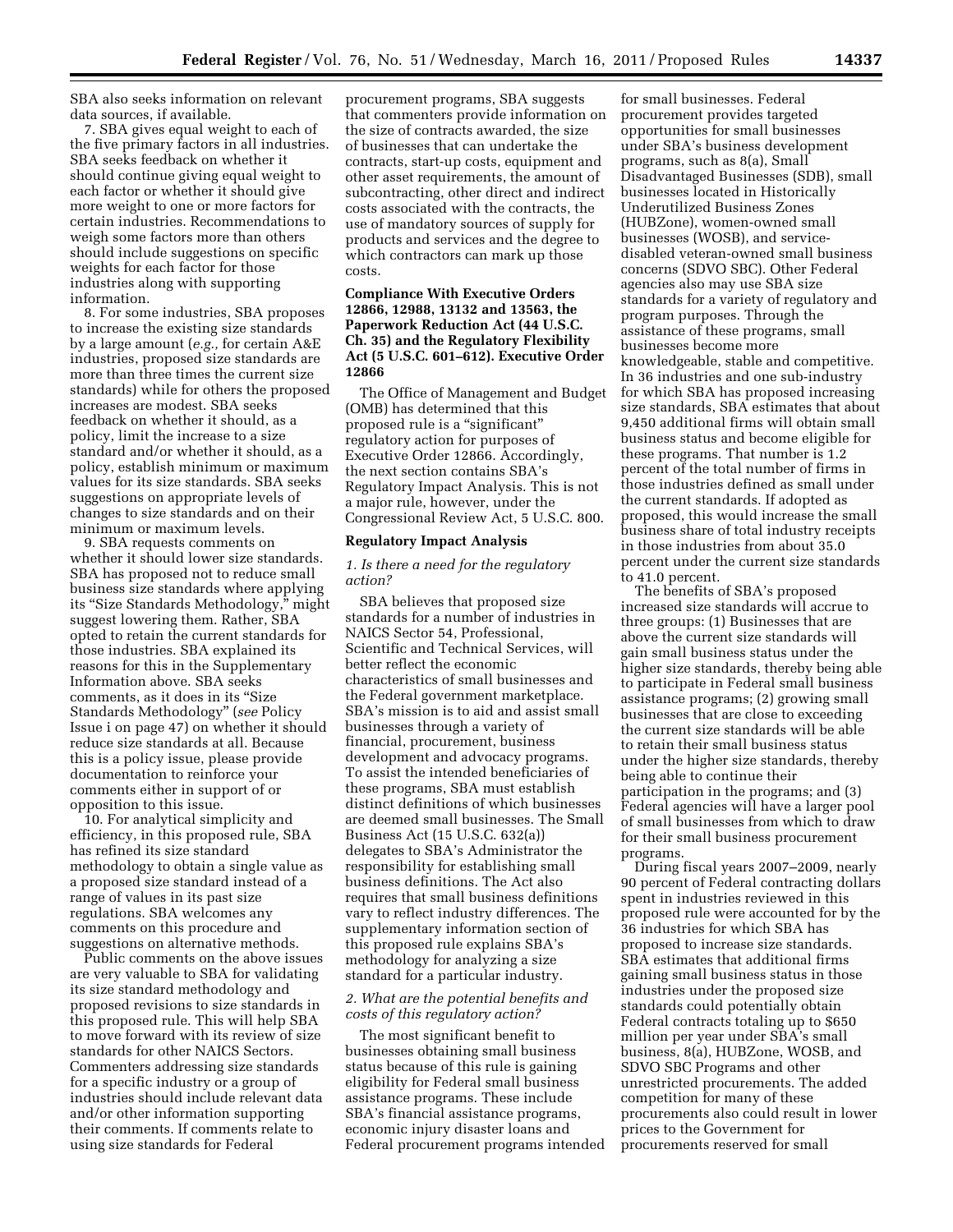businesses, but SBA cannot quantify this benefit.

Under SBA's 7(a) Business Loan and 504 Programs, SBA estimates 75–100 additional loans totaling \$15 million to \$20 million in Federal loan guarantees could be made to these newly defined small businesses under the proposed standards. Increasing the size standards will likely result in an increase in small business guaranteed loans to businesses in these industries, but it would be impractical to try to estimate exactly the extent of their number and the total amount loaned.

The newly defined small businesses would also benefit from SBA's Economic Injury Disaster Loan (EIDL) Program. Since this program is contingent upon the occurrence and severity of a disaster, no meaningful estimate of benefits can be projected for future disasters.

To the extent that 9,450 additional firms could become active in Federal procurement programs, this may entail some additional administrative costs to the Federal Government associated with additional bidders for Federal small business procurement opportunities, additional firms seeking SBA guaranteed lending programs, additional firms eligible for enrollment in the Central Contractor Registration's Dynamic Small Business Search database and additional firms seeking certification as 8(a) or HUBZone firms or those qualifying for small business, WOSB, SDVO SBC, and SDB status. Among businesses in this group seeking SBA assistance, there could be some additional costs associated with compliance and verification of small business status and protests of small business status. These added costs are likely to be minimal because mechanisms are already in place to handle these administrative requirements.

The costs to the Federal Government may be higher on some Federal contracts. With a greater number of businesses defined as small, Federal agencies may choose to set aside more contracts for competition among small businesses rather than using full and open competition. The movement from unrestricted to small business set-aside contracting might result in competition among fewer total bidders, although there will be more small businesses eligible to submit offers. In addition, higher costs may result when more full and open contracts are awarded to HUBZone and SDB businesses that receive price evaluation preferences. The additional costs associated with fewer bidders, however, are likely to be minor since, as a matter of law,

procurements may be set aside for small businesses or reserved for the 8(a), HUBZone, WOSB, or SDVO SBC Programs only if awards are expected to be made at fair and reasonable prices.

The proposed size standards may have distributional effects among large and small businesses. Although SBA cannot estimate the actual outcome of the gains and losses among small and large businesses with certainty, it can identify several likely impacts. There will likely be a transfer of some Federal contracts to small businesses from large businesses. Large businesses may have fewer Federal contract opportunities as Federal agencies decide to set aside more Federal contracts for small businesses. In addition, some Federal contracts may be awarded to HUBZone or SDB concerns instead of large businesses since those two categories of small businesses may be eligible for an evaluation adjustment for contracts when they compete on a full and open basis. Similarly, currently defined small businesses may obtain fewer Federal contracts due to the increased competition from more businesses defined as small. This transfer may be offset by a greater number of Federal procurements set aside for all small businesses. The number of newly defined and expanding small businesses that are willing and able to sell to the Federal Government will limit the potential transfer of contracts away from large and currently defined small businesses. SBA cannot estimate the potential distributional impacts of these transfers with any degree of precision because FPDS–NG data only identify the size of businesses receiving Federal contracts as small business or other than small businesses; FPDS–NG does not provide the exact size of the business.

The proposed revisions to the existing size standards for Professional, Scientific and Technical Services industries is consistent with SBA's statutory mandate to assist small business. This regulatory action promotes the Administration's objectives. One of SBA's goals in support of the Administration's objectives is to help individual small businesses succeed through fair and equitable access to capital and credit, Government contracts and management and technical assistance. Reviewing and modifying size standards, when appropriate, ensures that intended beneficiaries have access to small business programs designed to assist them.

### **Executive Order 13563**

A description of the need for this regulatory action and benefits and costs associated with this action including possible distributions impacts that relate to Executive Order 13563 is included above in the Regulatory Impact Analysis under Executive Order 12866.

In an effort to engage interested parties in this action, SBA has presented its methodology (discussed above under Supplementary Information) to various industry associations and trade groups, representing various industry Sectors including Professional Scientific and Technical Services. SBA also met with various industry groups to get their feedback on its methodology and other size standards issues. Several of these groups expressed concerns and suggestions for size standards for a number of industries in NAICS Sector 54.

Also, SBA sent letters to the Directors of the Offices of Small and Disadvantaged Business Utilization (OSDBU) and a several Federal agencies with considerable procurement responsibilities requesting their feedback on how the agencies use SBA size standards and whether current standards meet their programmatic needs (both procurement and nonprocurement). SBA gave appropriate consideration to all input, suggestions, recommendations, and relevant information obtained from industry groups, individual businesses, and Federal agencies in preparing this proposed rule.

The review of NAICS Sector 54, Professional, Scientific and Technical Services, is consistent with Sector 6 of EO 13653, 6. calling for retrospective analyses of existing rules. The last overall review of size standards occurred during the late 1970s and early 1980s. Since then, except for periodic adjustments for monetary based size standards, most reviews of size standards have been limited to a few specific industries in response to requests from the public and Federal agencies. SBA recognizes that changes in industry structure and the Federal marketplace over time have rendered existing size standards for some industries no longer supportable by current data. Accordingly, SBA has begun a comprehensive review of its size standards to ensure that existing size standards have supportable bases and to revise them when necessary. In addition, on September 27, 2010 the President of the United States signed the Small Business Jobs Act of 2010 (Jobs Act). The Jobs Act directs SBA to conduct a detailed review of all size standards and to make appropriate adjustments to reflect market conditions. Specifically, the Jobs Act requires SBA to conduct a detailed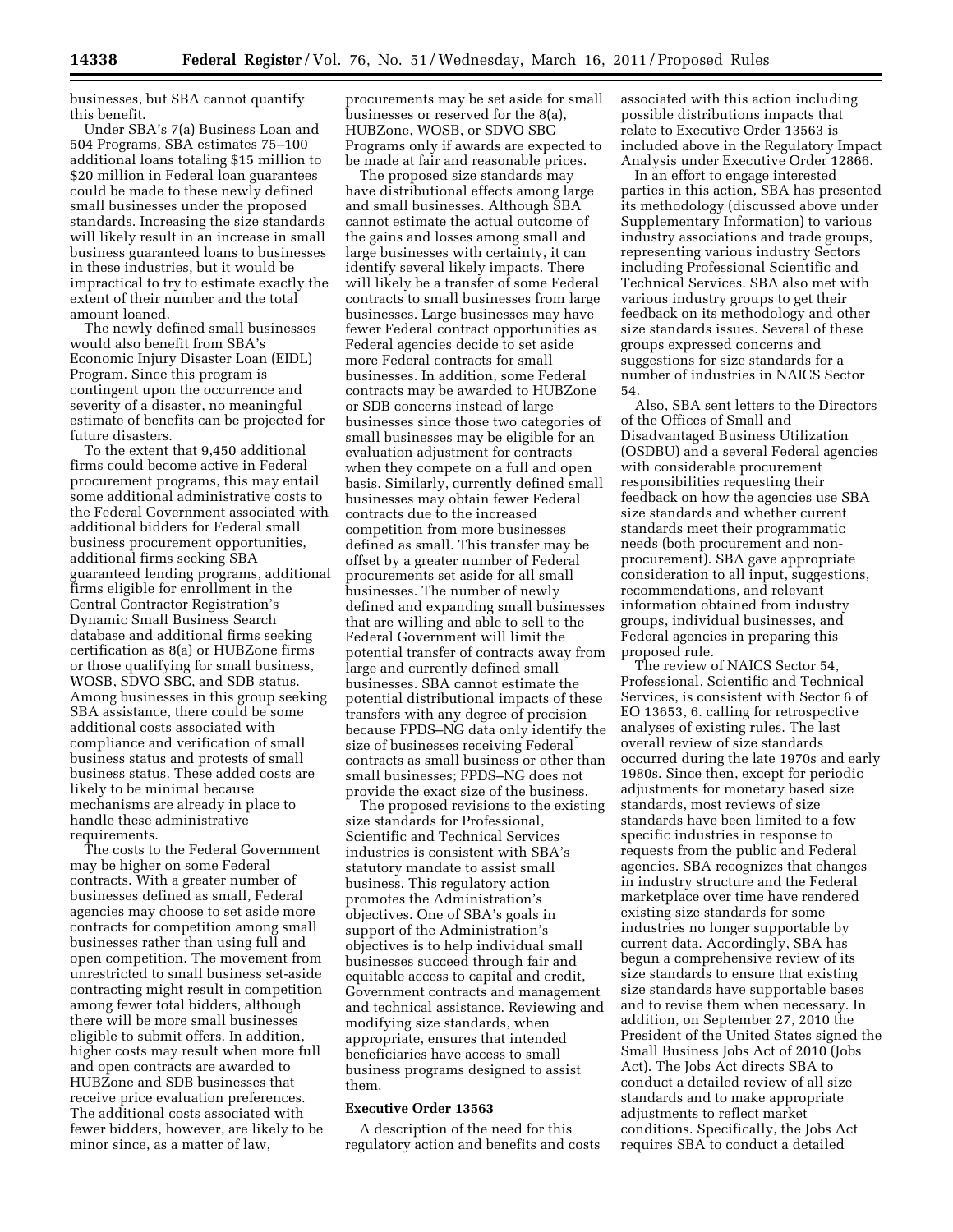review of at least one-third of all size standards during every 18-month period from the date of its enactment and do a complete review of all size standards not less frequently than once every 5 years thereafter.

### **Executive Order 12988**

For purposes of Executive Order 12988, SBA has determined that this rule is drafted, to the extent practicable, in accordance with the standards set forth in that Order.

## **Executive Order 13132**

For purposes of Executive Order 13132, SBA has determined that this rule does not have any Federalism implications warranting the preparation of a federalism assessment.

#### **Paperwork Reduction Act**

For the purpose of the Paperwork Reduction Act, 44 U.S.C. Ch. 35, SBA has determined that this rule would not impose new reporting or record keeping requirements, other than those required of SBA.

#### **Initial Regulatory Flexibility Analysis**

Under the Regulatory Flexibility Act (RFA), this rule, if finalized, may have a significant impact on a substantial number of small entities in NAICS Sector 54, Professional, Scientific and Technical Services. As described above, this rule may affect small entities seeking Federal contracts, SBA (7a) and 504 Guaranteed Loan Programs, SBA Economic Injury Disaster Loans and other Federal small business programs.

Immediately below, SBA sets forth an initial regulatory flexibility analysis (IRFA) of this proposed rule addressing the following questions: (1) What is the need for and objective of the rule? (2) what is SBA's description and estimate of the number of small entities to which the rule will apply? (3) what are the projected reporting, record keeping and other compliance requirements of the rule? (4) what are the relevant Federal rules which may duplicate, overlap or conflict with the rule? and (5) what alternatives will allow the Agency to accomplish its regulatory objectives while minimizing the impact on small entities?

### *(1) What is the need for and objective of the rule?*

As described above in the supplementary section, SBA reviewed and modified size standards for NAICS 541310, NAICS 541330, NAICS 541340, NAICS 541360 and NAICS 541370 in 1998 and 1999. Most of the remaining size standards in NAICS Sector 54, Professional, Scientific and Technical

Services, have not been reviewed since the early 1980s. Technology, productivity growth, international competition, mergers and acquisitions and updated industry definitions may have changed the structure of many industries in that Sector. Such changes can be sufficient to support a revision to size standards for some industries. Based on the analysis of the latest data available to the Agency, SBA believes that the revised standards in this proposed rule more appropriately reflect the size of businesses in those industries that need Federal assistance.

# *(2) What is SBA's description and estimate of the number of small entities to which the rule will apply?*

If the proposed rule is adopted in its present form, SBA estimates that about 9,450 additional firms will become small because of increases in size standards in 36 industries and one subindustry. That represents 1.2 percent of total firms in those industries and subindustries. This will result in an increase in the small business share of total industry receipts for this Sector from about 35.0 percent under the current size standard to 41.0 percent under the proposed standards. SBA does not anticipate a significant competitive impact on smaller businesses in these industries because businesses in this Sector have been requesting SBA to increase these standards. The proposed standards, if adopted, will enable more small businesses to retain their small business status for a longer period. Many have lost their eligibility and find it difficult to compete at such low levels with companies that are significantly larger than they are. SBA believes the competitive impact will be positive for existing small businesses and for those that exceed the size standards but are on the very low end of those that are not small. They might otherwise be called or referred to as mid-sized businesses, although SBA only defines what is small; other entities are other than small.

*(3) What are the projected reporting, record keeping and other compliance requirements of the rule and an estimate of the classes of small entities, which will be subject to the requirements?* 

Proposed size standards changes do not impose any additional reporting or record keeping requirements on small entities. However, qualifying for Federal procurement and a number of other programs requires that entities register in the CCR database and certify at least annually that they are small in the Online Representations and

Certifications Application (ORCA). Therefore, businesses opting to participate in those programs must comply with CCR and ORCA requirements. There are no costs associated with either CCR registration or ORCA certification. Changing size standards alters the access to SBA programs that assist small businesses, but does not impose a regulatory burden as they neither regulate nor control business behavior.

### *(4) What are the relevant Federal rules, which may duplicate, overlap or conflict with the rule?*

Under § 3(a)(2)(C) of the Small Business Act, 15 U.S.C. 632(a)(2)(c), Federal agencies must use SBA's size standards to define a small business, unless specifically authorized by statute. In 1995, SBA published in the **Federal Register** a list of statutory and regulatory size standards that identified the application of SBA's size standards as well as other size standards used by Federal agencies (60 FR 57988 (November 24, 1995)). SBA is not aware of any Federal rule that would duplicate or conflict with establishing size standards.

However, the Small Business Act and SBA's regulations allow Federal agencies to develop different size standards if they believe that SBA's size standards are not appropriate for their programs, with the approval of SBA's Administrator (13 CFR 121.903). The Regulatory Flexibility Act authorizes an Agency to establish an alternative small business definition, after consultation with the Office of Advocacy of the U.S. Small Business Administration (5 U.S.C. 601(3)).

### *(5) What alternatives will allow the Agency to accomplish its regulatory objectives while minimizing the impact on small entities?*

By law, SBA is required to develop numerical size standards for establishing eligibility for Federal small business assistance programs. Other than varying size standards by industry and changing the size measures, no practical alternative exists to the systems of numerical size standards.

### **List of Subjects in 13 CFR Part 121**

Administrative practice and procedure, Government procurement, Government property, Grant programs business, Individuals with disabilities, Loan programs—business, Reporting and recordkeeping requirements, Small businesses.

For the reasons set forth in the preamble, SBA proposes to amend part 13 CFR Part 121 as follows.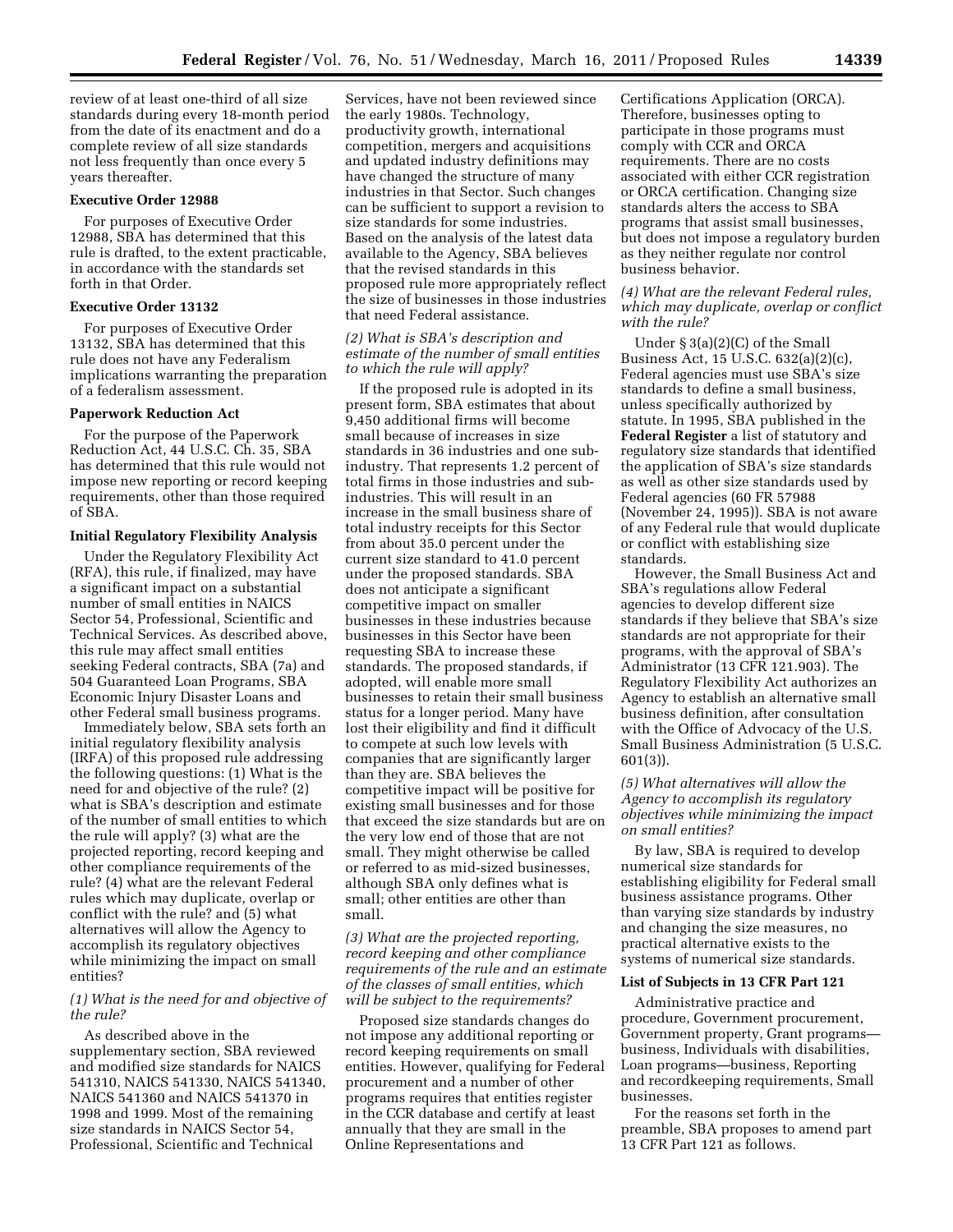▀

# **PART 121—SMALL BUSINESS SIZE REGULATIONS**

1. The authority citation for part 121 continues to read as follows:

**Authority:** 15 U.S.C. 632, 634(b)(6), 636(b), 637(a), 644 and 662(5); and Pub. L. 105–135, sec. 401 *et seq.,* 111 Stat. 2592.

2. In § 121.201, in the table, revise the entries for "541110", "541191", "541199", "541211", "541213", "541214", ''541219'', ''541310'', ''541320'', ''541330 introductory entry and third sub-entry'', "541340", "541350", "541360", "541370", ''541380'', ''541511'', ''541512'', ''541513'', ''541519 introductory entry'', ''541611'', ''541612'', ''541613'', ''541614'', ''541618'',

''541620'', ''541690'', ''541720'', ''541810'', ''541820'', ''541830'', ''541840'', ''541850'', ''541860'', ''541870'', ''541890'', and ''811212'' to read as follows:

**§ 121.201 What size standards has SBA identified by North American Industry Classification System codes?** 

\* \* \* \* \*

| <b>NAICS</b> codes | NAICS U.S. industry title                                            | Size standards<br>in millions of<br>dollars | Size standards<br>in number of<br>employees |
|--------------------|----------------------------------------------------------------------|---------------------------------------------|---------------------------------------------|
|                    |                                                                      |                                             |                                             |
| 541110             |                                                                      | \$10.0                                      |                                             |
| 541191             |                                                                      |                                             | 10.0                                        |
| 541199             |                                                                      | 10.0                                        |                                             |
| 541211             |                                                                      | 14.0                                        |                                             |
| 541213             |                                                                      | 14.0                                        |                                             |
| 541214             |                                                                      | 14.0                                        |                                             |
| 541219             |                                                                      | 14.0                                        |                                             |
| 541310             |                                                                      | 19.0                                        |                                             |
| 541320             |                                                                      | 19.0                                        |                                             |
| 541330             |                                                                      | 19.0                                        |                                             |
|                    |                                                                      |                                             |                                             |
|                    | $\star$                                                              |                                             | $\star$                                     |
| Except,            |                                                                      | 25.5                                        |                                             |
| 541340             |                                                                      | 19.0                                        |                                             |
| 541350             |                                                                      | 19.0                                        |                                             |
| 541360             |                                                                      | 19.0                                        |                                             |
| 541370             |                                                                      | 19.0                                        |                                             |
| 541380             |                                                                      | 19.0                                        |                                             |
|                    |                                                                      |                                             |                                             |
| 541511             |                                                                      | 25.5                                        |                                             |
| 541512             |                                                                      | 25.5                                        |                                             |
| 541513             |                                                                      | 25.5                                        |                                             |
| 541519             |                                                                      | 25.5                                        |                                             |
|                    |                                                                      |                                             |                                             |
| 541611             |                                                                      | 14.0                                        |                                             |
| 541612             | Administrative Management and General Management Consulting Services |                                             | 14.0                                        |
| 541613             |                                                                      | 14.0                                        |                                             |
| 541614             |                                                                      | 14.0                                        |                                             |
| 541618             |                                                                      | 14.0                                        |                                             |
| 541620             |                                                                      | 14.0                                        |                                             |
| 541690             |                                                                      | 14.0                                        |                                             |
|                    |                                                                      |                                             |                                             |
|                    |                                                                      |                                             |                                             |
| 541720             |                                                                      | 19.0                                        |                                             |
| 541810             |                                                                      | 1014.0                                      |                                             |
| 541820             |                                                                      | 14.0                                        |                                             |
| 541830             |                                                                      | 14.0                                        |                                             |
| 541840             |                                                                      | 14.0                                        |                                             |
| 541850             |                                                                      | 14.0                                        |                                             |
| 541860             |                                                                      | 14.0                                        |                                             |
| 541870             |                                                                      | 14.0                                        |                                             |
| 541890             |                                                                      | 14.0                                        |                                             |
|                    |                                                                      |                                             |                                             |
|                    |                                                                      | 25.5                                        |                                             |
|                    |                                                                      |                                             |                                             |
|                    |                                                                      |                                             |                                             |